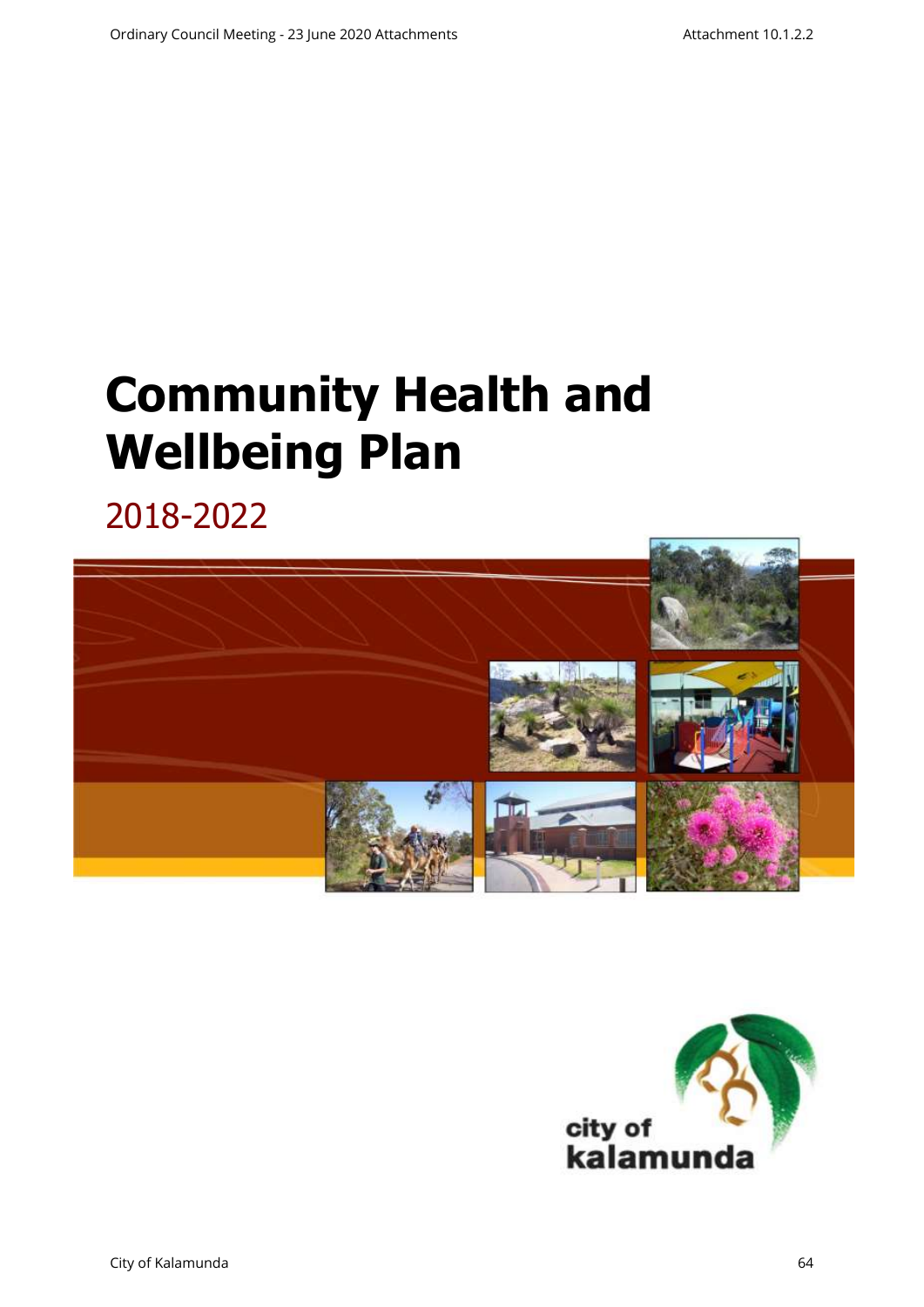# **Table of Contents**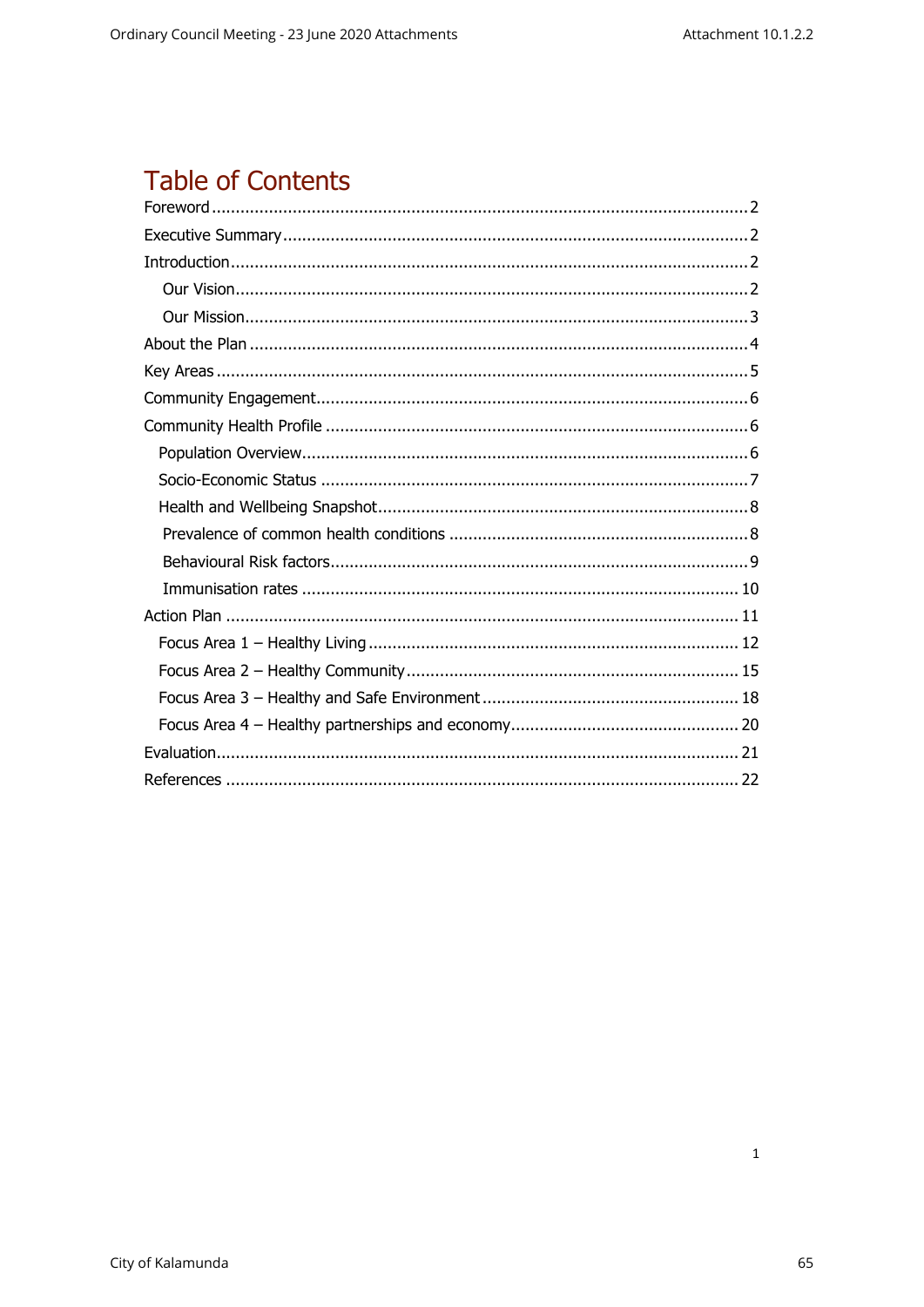### <span id="page-2-0"></span>Foreword

Local governments play a significant role in creating environments that allow communities to enjoy good health. The City of Kalamunda is committed to embracing this role in creating a happy, healthy and connected community to live, work and play in. To achieve this vision, the City of Kalamunda has developed an action plan titled the Community Health and Wellbeing Plan 2018-2022.

The World Health Organisation defines health as a "state of complete physical, mental and social well-being and not merely the absence of disease". It is important to understand that health and wellbeing is shaped by a wide range of issues from our social networks, employment status, where we live and most importantly the opportunities we are presented with to live healthy lives.

<span id="page-2-1"></span>The City is in a primary position to aid the community in leading healthier lives through the provision of social and environmental means.

### Executive Summary

The City of Kalamunda Community Health and Wellbeing Plan 2017-2021 (The Plan) is a review and update of the Shire of Kalamunda Community Health and Wellbeing Plan 2013-2016. The Plan is based on a social model of health and will continue to inform the way in which public health is managed within the City of Kalamunda. Additionally, the plan provides the framework for an integrated and collaborative approach that will support and enhance the community's ability to lead healthy, productive and rewarding lives.

The Plans development involved a process of research and community and stakeholder consultation to identify current health and wellbeing needs of our community. As a result four key focus areas where identified:

- Healthy living
- Healthy communities
- Safe and healthy environments
- Healthy partnerships and healthy economy

A range of strategies and actions were developed to underpin these focus areas and demonstrate how the City plans to create a physical, social and cultural environment that supports and promotes health and wellbeing for the whole community.

### **Introduction**

<span id="page-2-2"></span>The City of Kalamunda recognises that good health and wellbeing is essential to creating a healthy and vibrant community. The City acknowledges its role in the promotion of community health and wellbeing as core business and recognises that a whole of council approach, along with partnerships with sectors of government, local organisation, service providers and the broader community are essential for the continued implementation of this Community Health and Wellbeing Plan (The Plan). The Plan is a five year strategic document that details how the City plans to improve public health and meets the City's legislative obligations for public health planning under the WA Public Health Act 2016.

#### Our Vision

<span id="page-2-3"></span>To create a happy, healthy, connected community to live, work and play.

 $\overline{2}$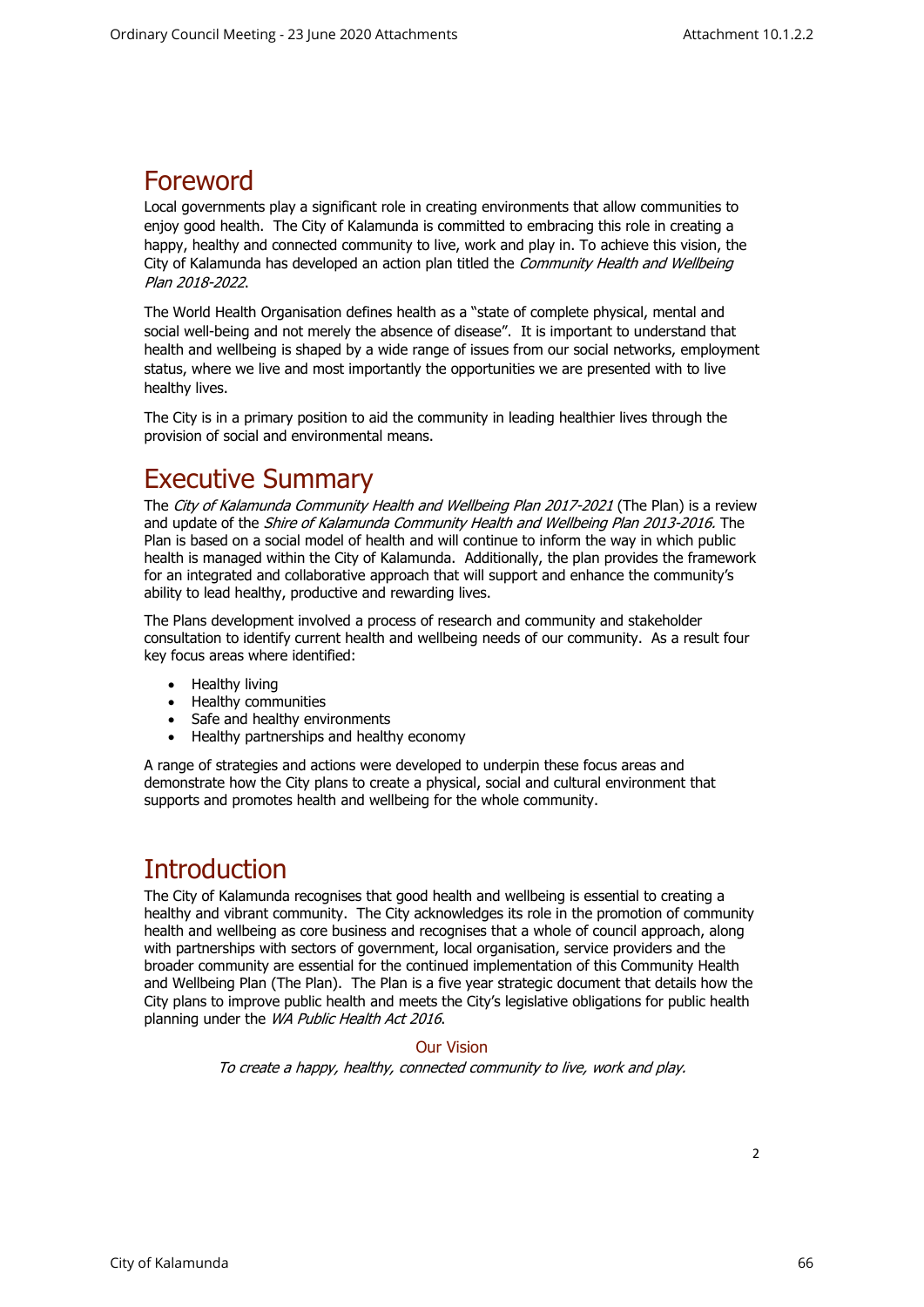#### Our Mission

<span id="page-3-0"></span>The City aims to enhance the health, wellbeing and quality of life for the community through:

- Assessing, reviewing and responding to current and future public health and wellbeing needs, issues and emerging trends, based on best practice and sustainability.
- Developing collaborative partnerships with internal and external key stakeholders.
- Integrating public health and wellbeing into existing services and programs.
- Facilitating the vision for a healthy and sustainable community through greater community participation and inclusion.
- Aligning with and providing strategic links and relationships with local, state and national strategic plans and policies that impact on health and wellbeing.

Recognised as the 'government closest to the people' it is widely acknowledged that local government have the capacity to positively influence health and wellbeing outcomes of the local community. <sup>1</sup> The City of Kalamunda understands that a person's health is influenced by a range of factors, and goes beyond just the mere absence of disease. The Plan has been developed using a Social Model of Health, a conceptual framework for thinking holistically about health. The model helps to address the many social, cultural, environmental, biological, political and economic determinants of health that can affect the health of the community.

Figure 1 below highlights that as a provider of infrastructure, services, facilities and programs, the City is in a key position to influence these determinants and positively contribute to health and wellbeing outcomes at a local level.



#### **Figure 1: How local government can make a difference in health and wellbeing**

Promoting community wellbeing is about intervening "to change those aspects of th<sup>e</sup> environment which are promoting ill health, rather than continuing to encourage individuals to change their behaviours and lifestyles when, in fact, the environment in which they live and work gives them little or no choice or support for making such changes". 2

*Source: Improvement and Development Agency* <sup>3</sup>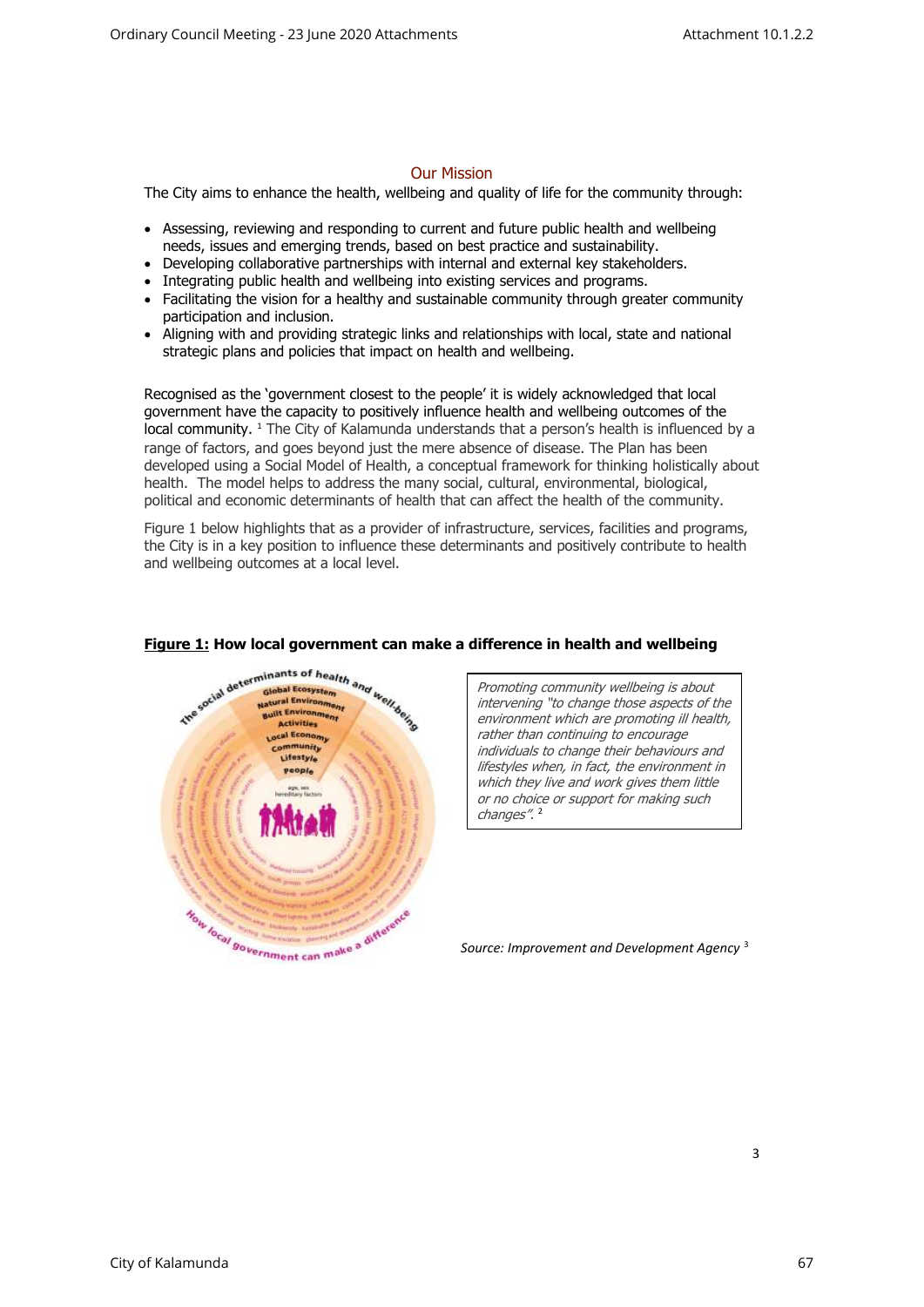# <span id="page-4-0"></span>About the Plan

The Plan will meet the City's legislative obligations under the WA Public Health Act 2016 and will operate as an informing strategy to the Kalamunda Advancing 2027 Strategic Community Plan.

The Plan establishes an integrated health and wellbeing planning process that fits into the City's corporate planning framework under the Local Government Act 1995. This framework sets out the statutory responsibilities of local government in Western Australia to plan for the future and understand the aspirations of residents. Figure 2 below outlines the expectation and interactions between the City's Strategic Community Plan, Corporate Business Plan and informing strategies.



Figure 2: Elements of Integrated Planning and Reporting Framework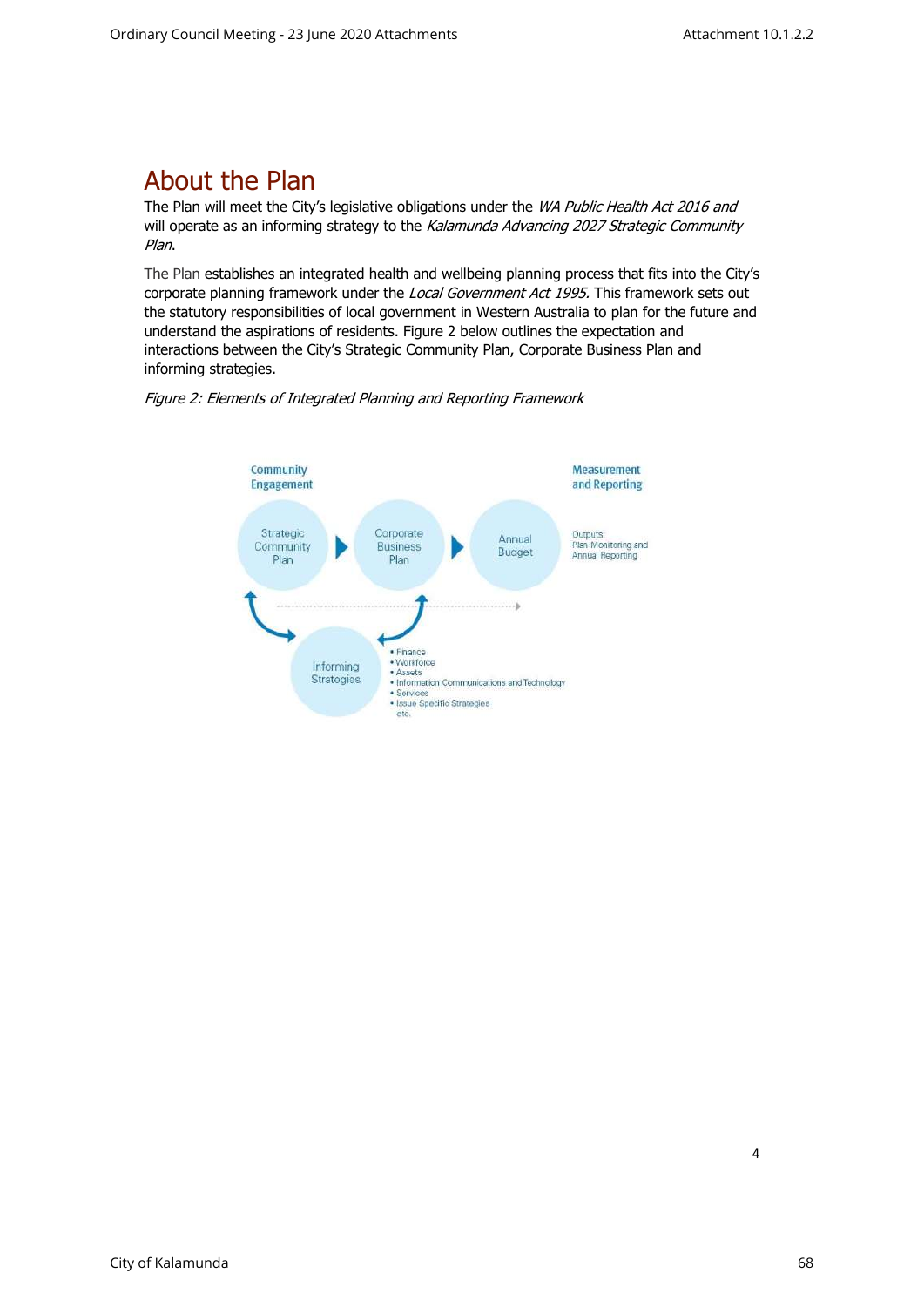## <span id="page-5-0"></span>Key Areas

The Plan aims to address the physical, social, cultural and economic factors impacting people's health especially those in the community at risk. Four key focus areas were identified which align with the community vision and priority areas identified in the City's Strategic Community Plan.

# "Connected Communities, Valuing Nature and Creating our Future Together"

Kalamunda Advancing 2027 – Vision Statement

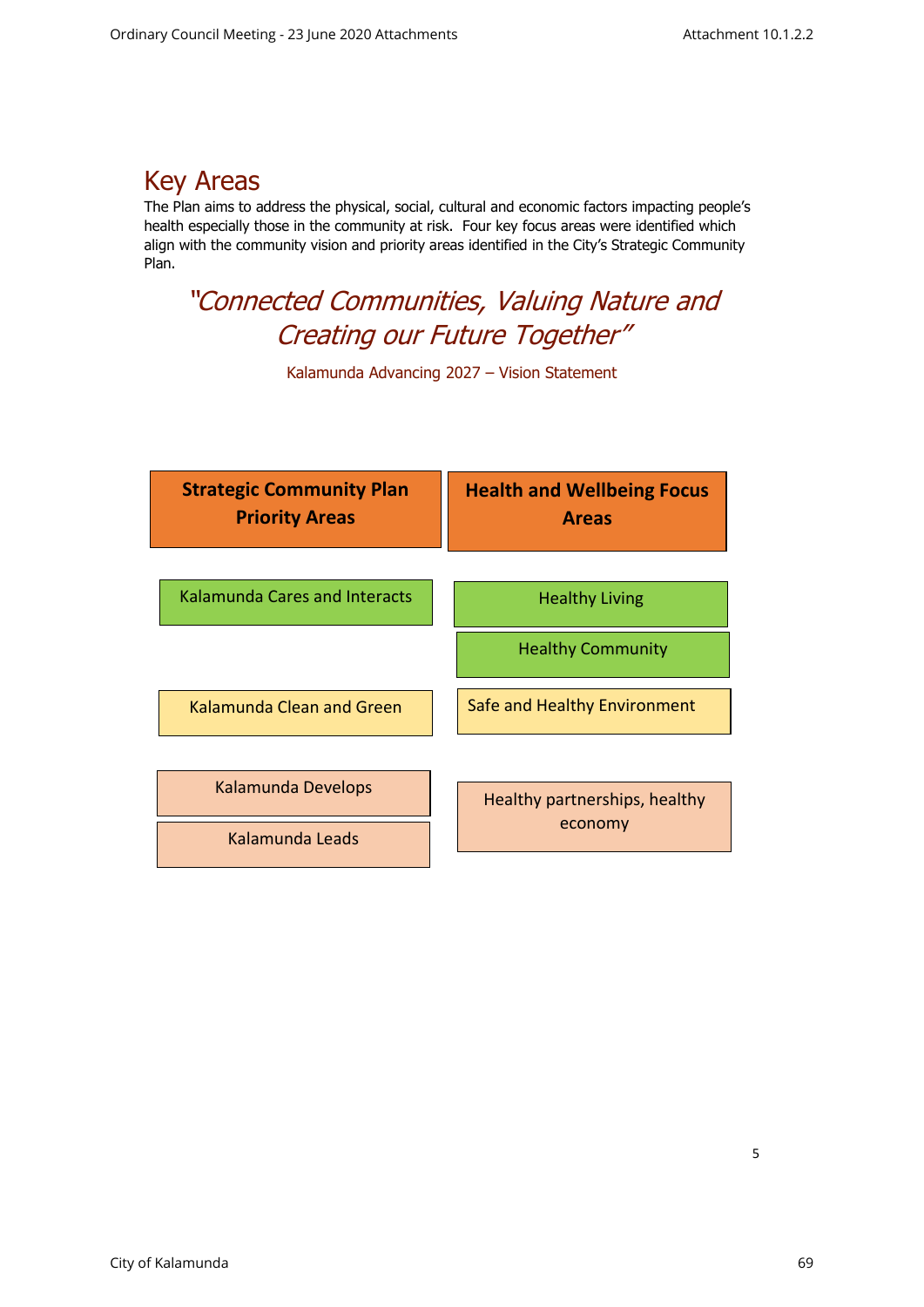# <span id="page-6-0"></span>Community Engagement

The Plan has been informed by the ideas and feedback gathered from the community, service providers, local organisations, businesses and government agencies.

Findings from the following community engagement opportunities were used in the development of The Plan:

- Strategic Community Plan consultation workshops and stakeholder forums (October 2016 – 96 attendees).
- 2016 Community Scorecard (422 respondents).
- Youth Plan 2017-2022 community consultation (March-May 2016 620 respondents).
- Age Friendly Strategy and Action Plan community consultation (July 2017 Workshop, 50 attendees – survey, 289 respondents).

Consultation between the East Metropolitan Health Service, non-government organisations and City staff (Environmental Health Officers, Planners, Community Development and Public relations) took place through 2017 to identify opportunities to optimise the health and wellbeing of the City of Kalamunda community.

The Plan provides a framework for an integrated and collaborative approach that will support and enhance the community's ability to lead healthy, active and rewarding lives. It is designed to complement rather than duplicate Council's existing planning frameworks and strategies.

The following city documents were used to inform and/or complement the Plan.

- Youth Plan 2017 2022
- Age Friendly Strategy and Action Plan 2017-2021
- City of Kalamunda Aged Accommodation Strategy 2016
- Kalamunda Engages Community Engagement Strategy 2017
- Community Safety and Crime Prevention Plan 2013-2018
- Disability Access and Inclusion Plan 2017-2020
- Bicycle Plan 2017
- Economic Development Strategy 2017-2022

# <span id="page-6-1"></span>Community Health Profile

#### Population Overview

<span id="page-6-2"></span>The City of Kalamunda is located approximately 24 kilometres east of Perth, along the Darling Scarp. Geographically, the City has three distinct areas:

- The Foothills/Plains: Forrestfield, High Wycombe, Maida Vale and Wattle Grove
- The Escarpment: Lesmurdie, Kalamunda and Gooseberry Hill.
- The Eastern Rural Districts: Walliston, Bickley, Carmel, Pickering Brook, Piesse Brook, Paulls Valley, Hacketts Gully and Canning Mills.

The population of the City of Kalamunda is 57,449 with the proportion of males to females is similar, with 49.5% males and 50.5% females. <sup>4</sup>

The average age of residents in Kalamunda is 39 years, however the City has a higher than state average for people aged 50-85 year age group (3.2% above the stage average).<sup>4</sup>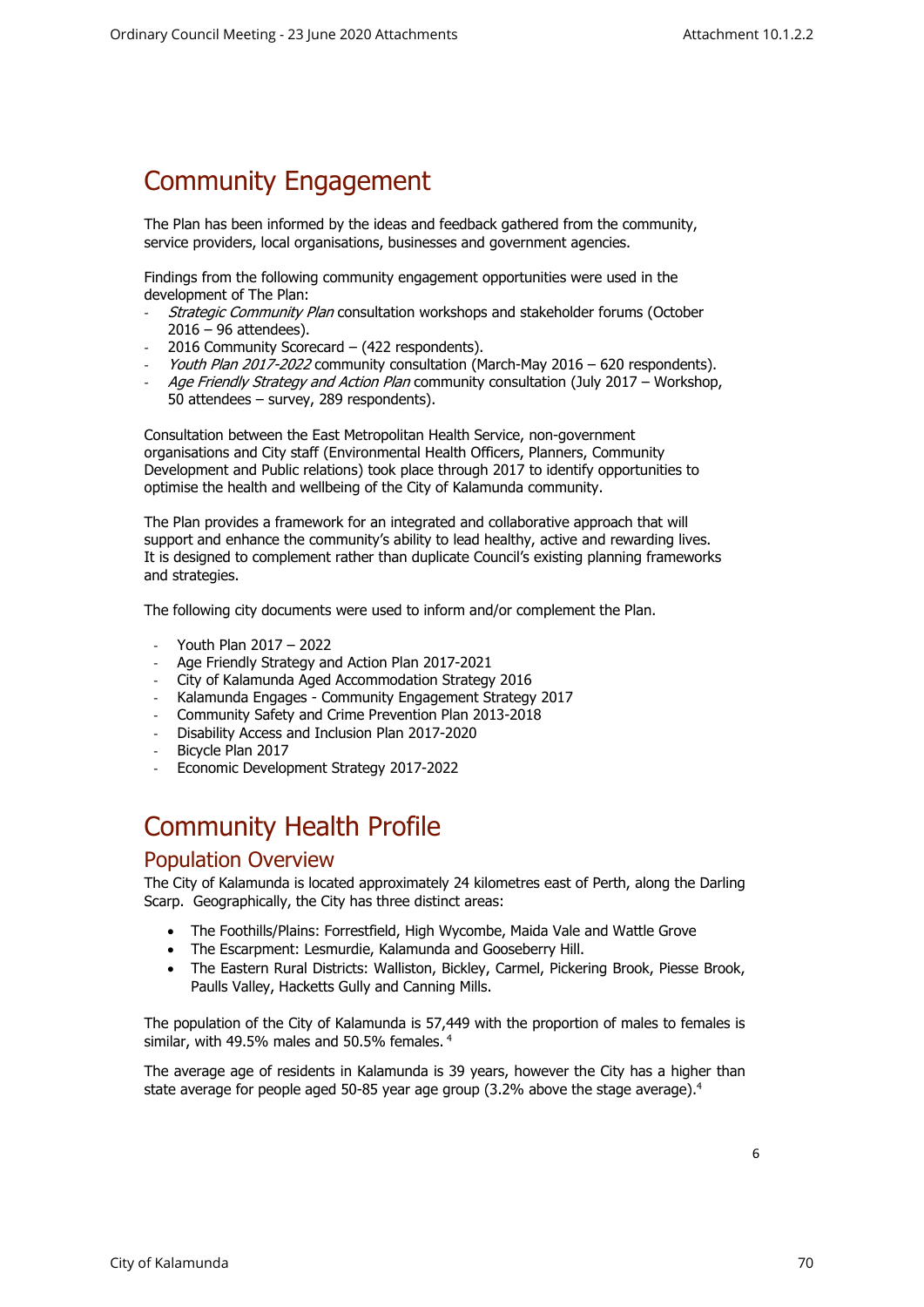There is a small Aboriginal and Torres Strait Islander population representing 1.8% of the population, with the average age of an Aboriginal or Torres Strait Islander resident being 19 years. <sup>4</sup>

<span id="page-7-0"></span>More than half of the Kalamunda population (64.9%) were born in Australia. Other common countries of birth include, England (9.1%), New Zealand (3.8%), India (1.8%), Philippines (1.3%) and South Africa (1.1). Census data revealed that 82.6% of Kalamunda residents speak only English at home. <sup>4</sup>

#### Socio-Economic Status

The socio-economic indexes of areas (SEIFA) measures the relative level of socio-economic disadvantage based on a range of information including income, educational attainment and unemployment. The index provides an indication of how disadvantaged an area is compared with others in Australia, with research typically linking lower SEIFA's with poorer health  $\text{outcomes}$ <sup>5</sup>

Kalamunda as a Local Government Area (LGA) has a SEIFA score of 1039 which is higher than the standardised average of 1000 (a number above 1000 indicates higher socio-economic status). However socio-demographics characteristics between the suburbs are quite diverse, with some areas experiencing more disadvantage than others. SEIFA scores and other relative differences between suburbs are presented table 1 below.

| <b>Suburb</b>                        | <b>Population</b> | <b>SEIFA</b><br>2016 | <b>Other info</b>                                                                                                                                                                                                                                                                                                       |
|--------------------------------------|-------------------|----------------------|-------------------------------------------------------------------------------------------------------------------------------------------------------------------------------------------------------------------------------------------------------------------------------------------------------------------------|
| Forrestfield                         | 12,690            | 996                  | Medium age 37<br>$\bullet$<br>Median household income \$1,459 (per week) (lowest in the city)<br>Largest aboriginal population (2.8%)                                                                                                                                                                                   |
| <b>High</b><br>Wycombe               | 12,308            | 1008.1               | Medium age 35<br>$\bullet$<br>Median household income \$1,585 (per week)<br>$\bullet$<br>High proportion of single parent's families (18%)<br>Highest rate of unemployment (8.0%)                                                                                                                                       |
| Maida Vale                           | 4,499             | 1054.9               | Medium age 40<br>$\bullet$<br>Median household income \$1785 (per week)<br>$\bullet$                                                                                                                                                                                                                                    |
| Eastern<br>Rural<br><b>Districts</b> | 2,611             | 1056.1               | Only suburb to report median income levels lower than the national<br>$\bullet$<br>median.<br>This area has the smallest proportion in the City (3264)<br>Higher representation of over 50s<br>$\bullet$                                                                                                                |
| Kalamunda                            | 6,970             | 1061                 | Median age 47<br>$\bullet$<br>Median household income \$1,509 (per week)<br>$\bullet$<br>Highest representation of 65+ (26.1%)<br>$\bullet$                                                                                                                                                                             |
| Wattle<br>Grove                      | 5,968             | 1063.3               | Median age 32<br>$\bullet$<br>Median household income \$2,145 (per week) (highest in the city)<br>$\bullet$<br>Has the highest representation of children 0-14 years (26.5%)<br>$\bullet$<br>Lowest population of 65+ (5.5%)<br>Large percentage of Immigrants - 36.5% of the households don't<br>speak English at home |
| Lesmurdie                            | 8,437             | 1072.4               | Median age 42<br>$\bullet$<br>Median household income \$1,788 (per week)<br>$\bullet$<br>Highest representation of secondary schoolers (9.3%)<br>$\bullet$                                                                                                                                                              |
| Gooseberry<br>Hill                   | 3,279             | 1095.9               | Median age 48<br>$\bullet$<br>Median household income \$1,863 (per week)<br>$\bullet$<br>Highest proportion of older workers and retirees (32.3%)<br>Substantially large representation of professional workers (26.4%)                                                                                                 |

#### **Table 1: Suburb Socio-Economic Profile** <sup>5</sup>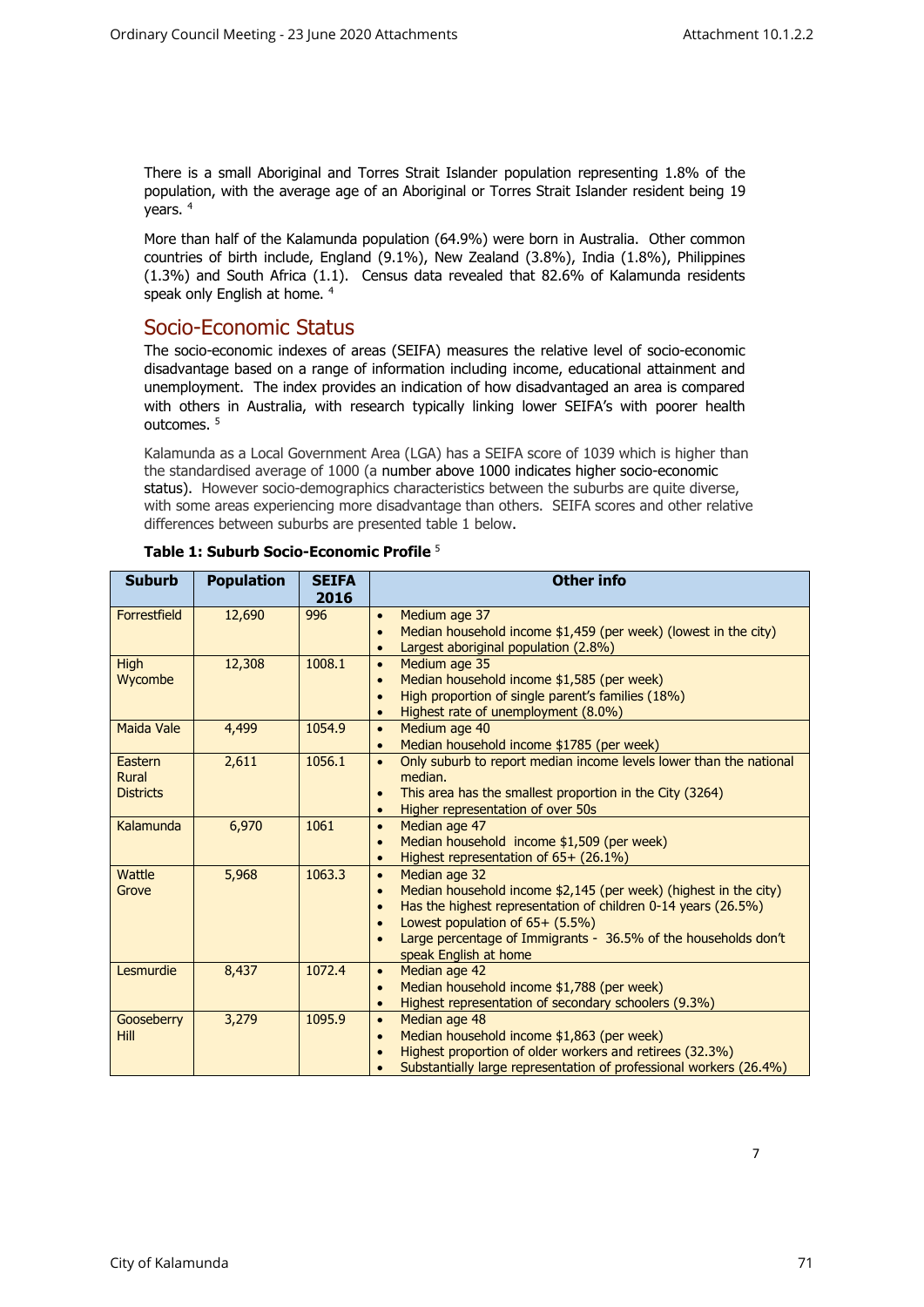### <span id="page-8-0"></span>Health and Wellbeing Snapshot

From a community perspective, the health and wellbeing of residents contributes to social interaction and the vitality of a community. For example, good health and wellbeing enables participation in sports, volunteering, arts, culture and other activities that bring the community together. <sup>6</sup> By contrast, poor health and wellbeing reduces this participation and brings with it the high costs of medical care and other community services.  $6$ 

The following health and wellbeing snapshot identifies the prevalence of chronic diseases, injuries and mental health conditions within our community and demonstrates the commonness of lifestyle behaviours which contribute to the increased risk of chronic health conditions. The City's childhood immunisation rates are also presented with a comparison to state and national averages.

#### <span id="page-8-1"></span>Prevalence of common health conditions

It is estimated that for WA in 2011, 435,000 years of healthy life were lost to premature death or living with disease or injury.<sup>7</sup> Cancers, mental disorders and cardio vascular disease together accounted for almost half (45%) of the total health loss in WA.<sup>7</sup> Injuries are also an important cause of death and disability and strategies to prevent chronic disease are often linked with injury prevention. Table 2 presents the prevalence of common health conditions within the Kalamunda LGA.

| <b>Prevalence of</b><br><b>Health</b><br><b>Conditions</b> | Kalamunda LGA<br>(Persons %)<br><b>Prevalence</b><br><b>Estimate</b> | <b>Estimated</b><br>population<br>$\lambda$ | Western<br>Australia<br>(Persons %)<br><b>Prevalence</b><br><b>Estimate</b> | <b>Difference</b><br>Kalamunda vs<br><b>WA</b><br>$(+/-)$ |
|------------------------------------------------------------|----------------------------------------------------------------------|---------------------------------------------|-----------------------------------------------------------------------------|-----------------------------------------------------------|
| <b>Type 2 Diabetes</b>                                     | $3.9\%$                                                              | 1159                                        | 4.7%                                                                        | $-0.8\%$                                                  |
| <b>Heart Disease</b>                                       | 8.3%                                                                 | 3369                                        | 6.3%                                                                        | $+2%$                                                     |
| <b>Stroke</b>                                              | $3.5\%$                                                              | 1406                                        | $2.0\%$                                                                     | $+1.5%$                                                   |
| <b>Arthritis</b>                                           | 20.0%                                                                | 9612                                        | 19.5%                                                                       | $+0.5%$                                                   |
| <b>Osteoporosis</b>                                        | $3.2\%$                                                              | 1308                                        | 4.9%                                                                        | $-1.7%$                                                   |
| <b>Current Asthma</b>                                      | $5.4\% *$                                                            | 2 5 8 2                                     | 8.4%                                                                        | $-3%$                                                     |
| Injury (a)                                                 | 21.6%                                                                | 10 380                                      | 22.8%                                                                       | $-1.2%$                                                   |
| <b>Current mental</b><br>health problem (b)                | 11.2%                                                                | 5 3 8 6                                     | 14.6%                                                                       | $-3.4%$                                                   |
| <b>Stress Related</b><br>problem (b)                       | $7.5%$ *                                                             | 3623                                        | 9.5%                                                                        | $-2%$                                                     |
| <b>Anxiety</b> (b)                                         | 4.8%                                                                 | 2289                                        | 8.5%                                                                        | $-3.7%$                                                   |
| <b>Depression (b)</b>                                      | $7.1\% *$                                                            | 3405                                        | 8.4%                                                                        | $-1.3%$                                                   |

**Table 2:** Prevalence of common health conditions, Kalamunda LGA and WA 2013-2016

**Sources:** Epidemiology Branch, 2017, Kalamunda (C) LGA Profile, 2013 – 2016, HWSS, WA Department of Health: Perth. Kalamunda (S) Population Profile, Health and Wellbeing Surveillance System (HWSS), 2006-2009

This information is based on responses from 467 adults with the Kalamunda Local Government Authority (LGA) and 25 535 adults with the State of Western Australia (WA).

\*Result has a Relative Standard Error (ESR) between 25% and 50% therefore should be used with caution

- (a) Injury in the last 12 months requiring treatment from a health professional
- (b) Diagnosed with depression, anxiety, stress-related or other mental health condition in the past 12 months by a doctor)

8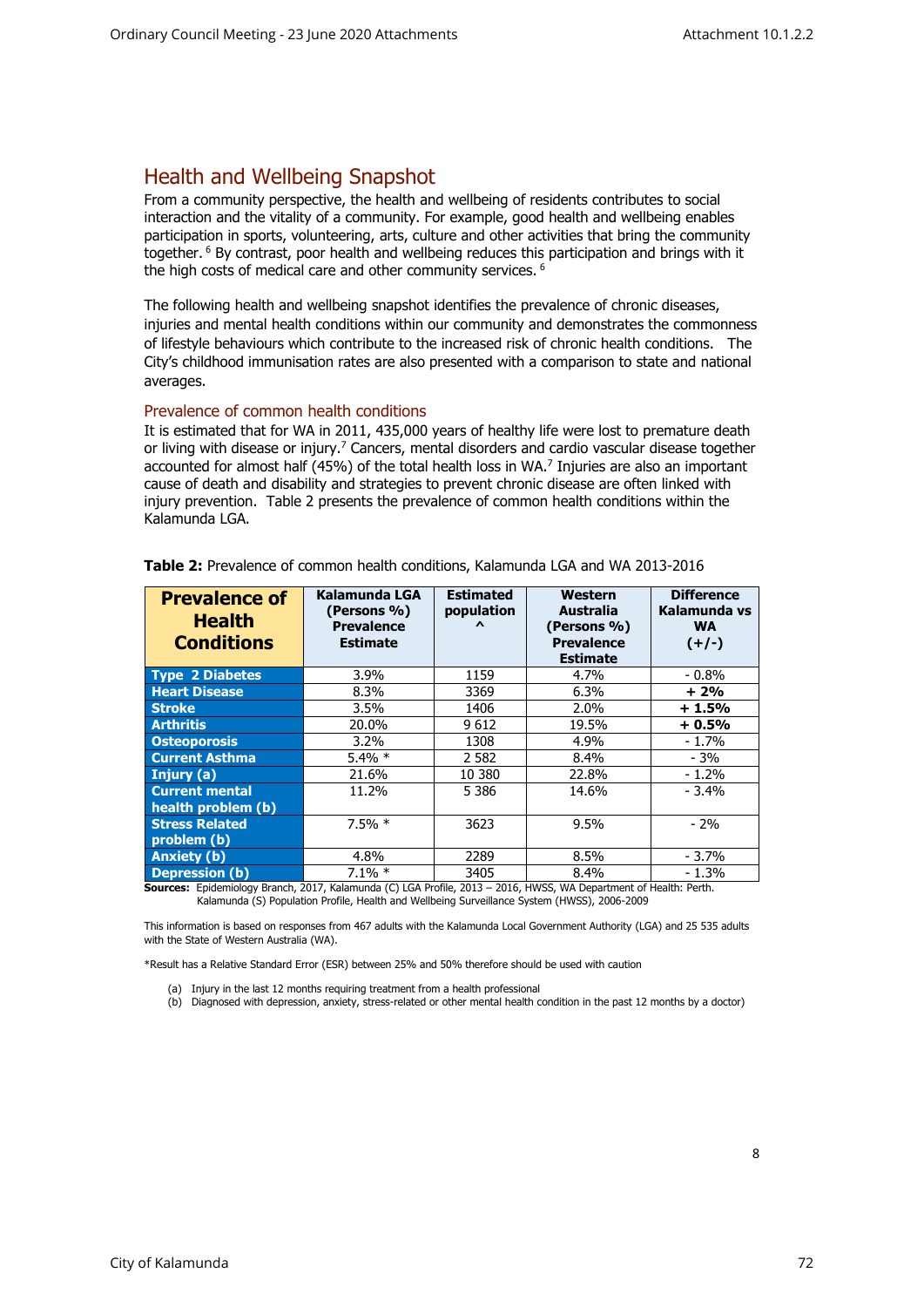#### <span id="page-9-0"></span>Behavioural Risk factors

While the degree to which a condition can be prevented varies, chronic conditions have a number of modifiable behavioural risk factors in common, including dietary factors, obesity, physical activity, tobacco use and excess consumption of alcohol.  $7$  A focus on prevention and the promotion of healthy lifestyle choices and the creations of health-promoting environments is therefore very important to reduce the future impact of chronic disease.<sup>7</sup>

Table 3 identifies the prevalence of behavioural risk factors within the Kalamunda (LGA) and compares to state averages.

| <b>Risk Factor</b>                                               | Kalamunda<br>LGA Area % | <b>Estimated</b><br><b>Population</b> | <b>WA (%)</b> | <b>Difference</b><br>Kalamunda<br>vs WA<br>$(+/-)$ |
|------------------------------------------------------------------|-------------------------|---------------------------------------|---------------|----------------------------------------------------|
| Adults obese (BMI 30+)                                           | 24.1%                   | 11 578                                | 27.8%         | $-3.7%$                                            |
| <b>Adults overweight (BMI</b><br>25 < 30                         | 38.5%                   | 18 495                                | 38.8%         | $-0.3%$                                            |
| Eat less than 2 serves fruit<br>per day                          | 50.4%                   | 24 199                                | 49%           | $+1.4%$                                            |
| <b>East less than 5 serves of</b><br>vegetables per day          | 88.6%                   | 42 597                                | 89.1%         | $-0.5%$                                            |
| <b>Eats fast food at least</b><br>weekly                         | 33.1%                   | 15 885                                | 32.8%         | $+0.3%$                                            |
| Drinks at high risk levels for<br>long term harm (a)             | 18.3%                   | 8 7 7 0                               | 28.3%         | $-10%$                                             |
| <b>Drinks at high risk levels for</b><br>short term harm (b)     | 4.1%                    | 1970                                  | 11.1%         | $-7%$                                              |
| <b>Less than 150mins of</b><br>physical activity per week<br>(c) | 33.3%                   | 15 3 93                               | 36.4%         | $-3.1%$                                            |
| <b>Currently smokes</b>                                          | 7.7%                    | 3 709                                 | 12.2%         | $-4.5%$                                            |
| <b>Current high blood pressure</b>                               | 17.4%                   | 8 3 4 9                               | 16.1%         | $+1.3%$                                            |
| <b>Current high cholesterol</b>                                  | 18.3%                   | 8 7 8 7                               | 17.9%         | $+0.4%$                                            |

**Table 6:** Prevalence of lifestyle risk factors within the Kalamunda (LGA)

**Source:** Epidemiology Branch, 2017, Kalamunda (C) LGA Profile, 2013 – 2016, HWSS, WA Department of Health: Perth.

This information is based on responses from 467 adults with the Kalamunda Local Government Authority (LGA) and 25 535 adults with the State of Western Australia (WA).

- (a) Drinks more than 2 standard drinks on any one day
- (b) Drinks more than 4 standard drinks on any one day
- (c) Adults aged 18 years and over only. Refers to moderate minutes with minutes spent in vigorous physical activity doubled.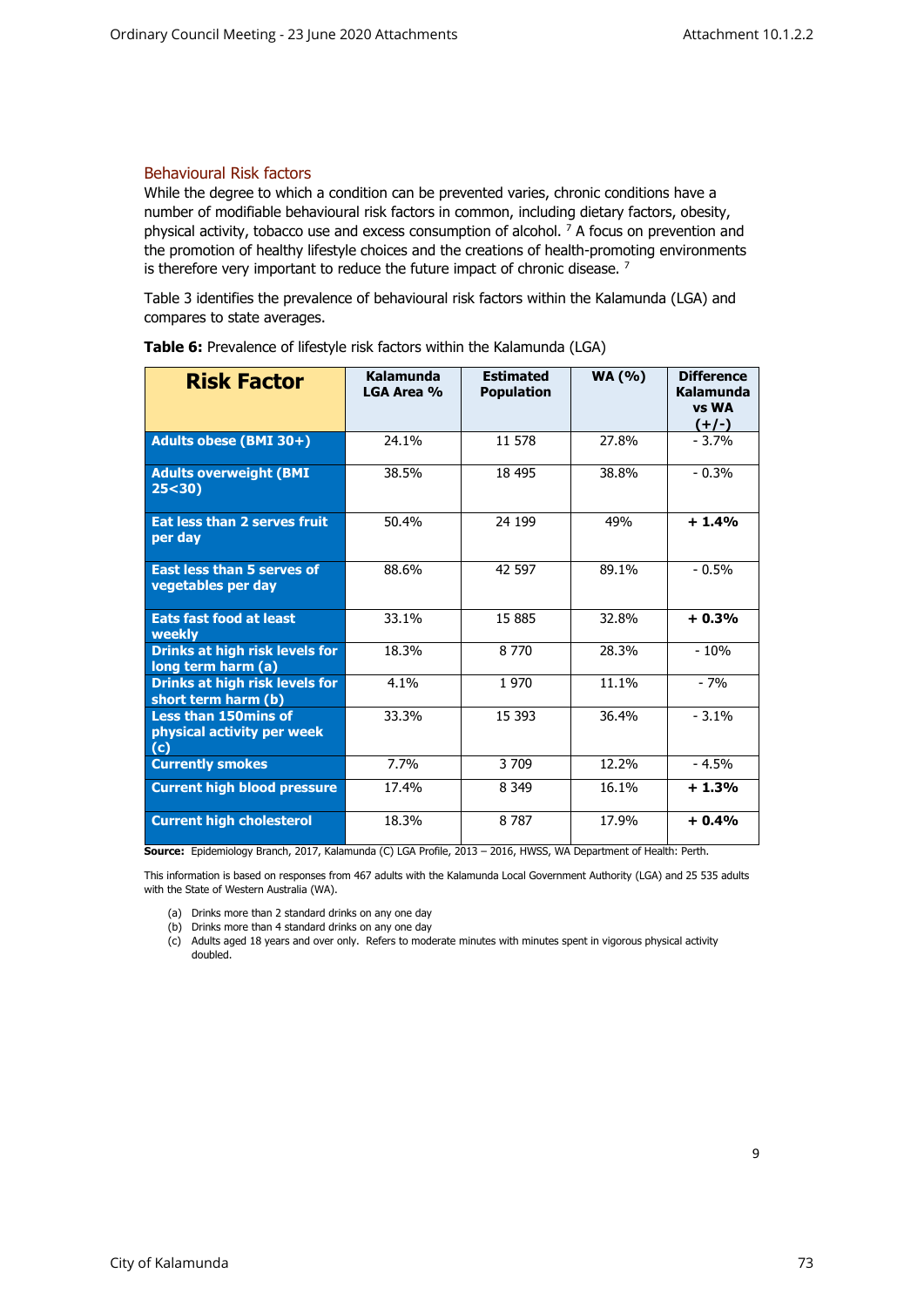

#### <span id="page-10-0"></span>Immunisation rates

Immunisation is one of the most effective measures to improve the health of a community and is effective in reducing morbidity and mortality rates. <sup>7</sup> "Herd immunity" is the term used when a critical proportion of the community is immunised to prevent the spread of the disease. The Australian Government has estimated that coverage of 92-94% is required for herd immunity, particularly from highly infectious diseases such as measles <sup>7</sup>.

Table 7 represents the most recent childhood immunisation data for the Kalamunda LGA and compares to the state and national averages.

| <b>Area</b>     | <b>1yr-old Fully</b><br><b>Immunised</b> | 2yr - olds Fully<br><b>Immunised</b> | <b>5yr - olds Fully</b><br><b>Immunised</b> |
|-----------------|------------------------------------------|--------------------------------------|---------------------------------------------|
| <b>National</b> | 94.10%                                   | 90.60%                               | 94.50%                                      |
| Metro WA        | 93.33%                                   | 88.63%                               | 93.03%                                      |
| Kalamunda LGA   | 91.76%                                   | 88,00%                               | 89.27%                                      |

**Table 7:** Immunisation DATA (National, Metro WA and, Kalamunda LGA).

**Source:** North Metropolitan Health Service - Australian Immunisation Register Data (date calculated 30 September – date processed 31 December 2017).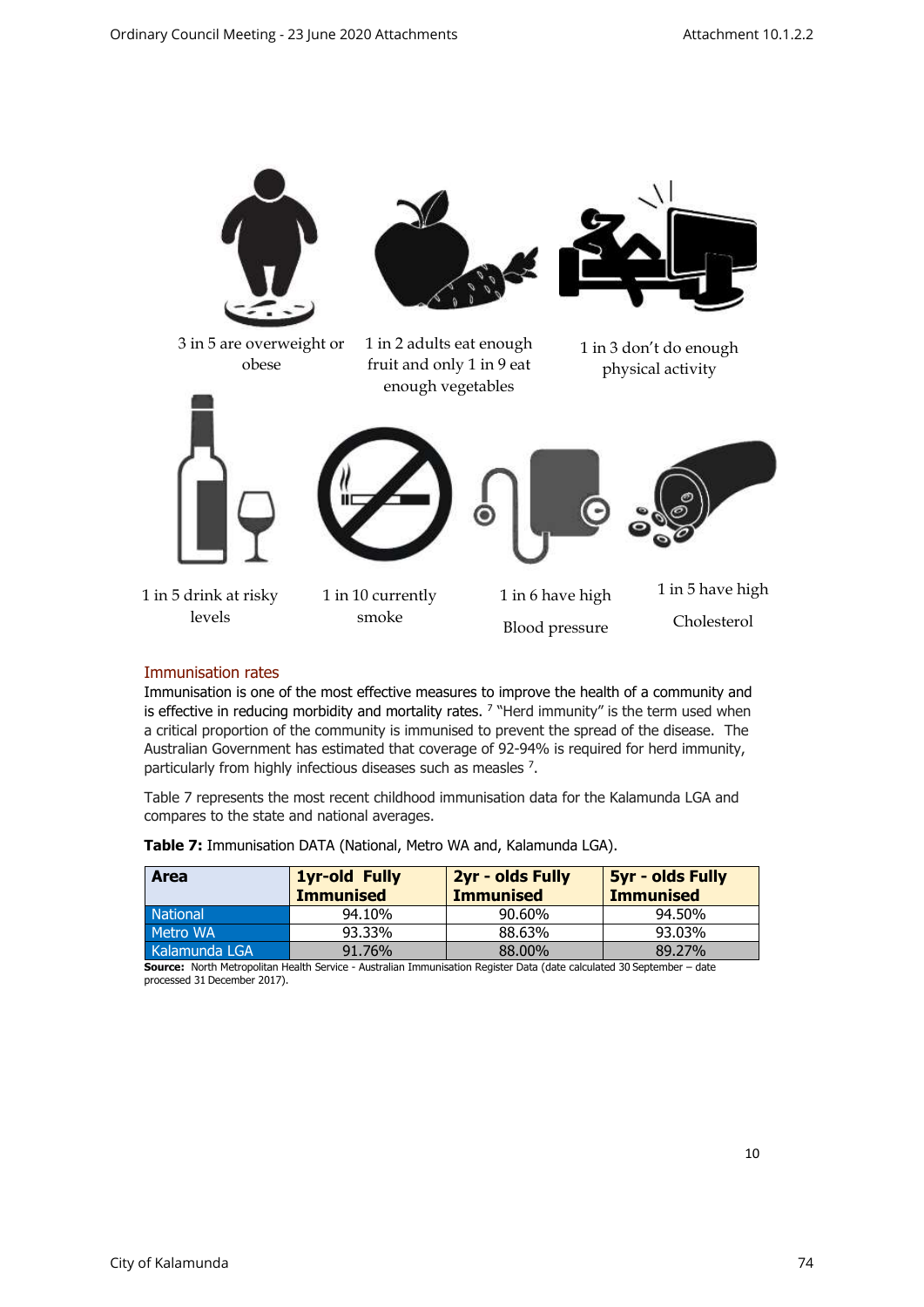## Action Plan

<span id="page-11-0"></span>The following action plan was developed to align with health priorities and objectives identified in the *Interim State Public Health Plan* <sup>9</sup> along with data collected at the local level. The purpose of this action plan is to capture the successful strategies and initiatives from the original CHWP while identifying new, innovative strategies for the City to progress. The action plan is divided into four sections addressing key health and wellbeing focus areas. Objectives, strategies and actions have been developed to address each focus area, with a City of Kalamunda service area identified and implementation targets.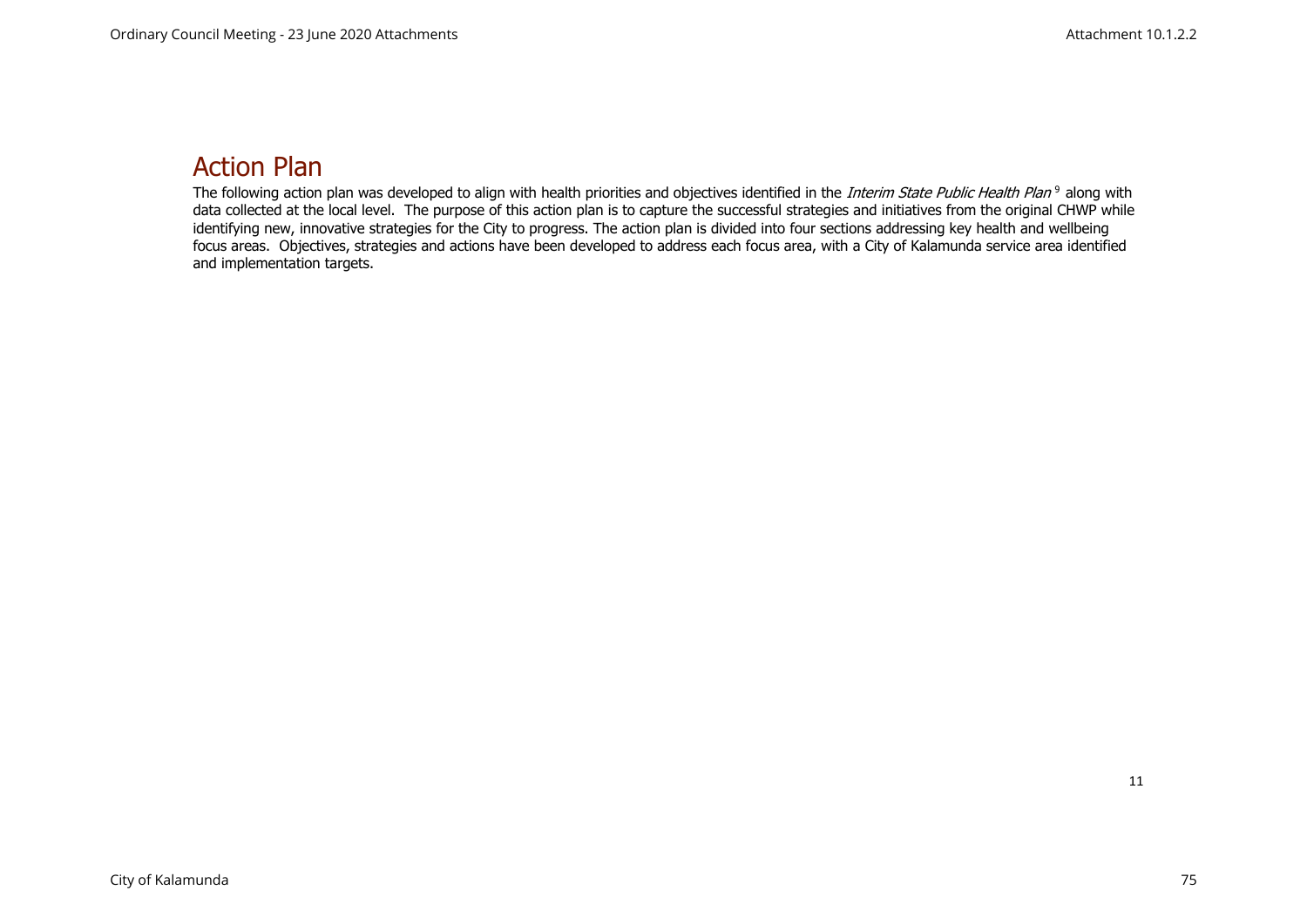### Focus Area 1 – Healthy Living

**Objective:** Guide, encourage and inspire the community to live healthier lifestyles and prevent disease and injury through the provision of lifestyle and educational opportunities.

<span id="page-12-0"></span>

| <b>Strategies - What we can</b><br>do for our community                                       | <b>Actions</b>                                                                                                                                                                                                              | <b>Responsibility</b>                                                         | <b>Implementation</b><br>target |
|-----------------------------------------------------------------------------------------------|-----------------------------------------------------------------------------------------------------------------------------------------------------------------------------------------------------------------------------|-------------------------------------------------------------------------------|---------------------------------|
| 1.0 Provide programs, events<br>and facilities that support and<br>promote physical activity. | 1.0.1 Deliver and support facilities and programs that encourage physical<br>activity.                                                                                                                                      | Community Development<br>(Recreation Services)                                | Ongoing                         |
|                                                                                               | 1.0.2 Support state and federal 'physical activity' campaigns and<br>implement relevant initiatives locally.                                                                                                                | <b>Health Services (Health</b><br>Promotion)                                  | Commence year 1                 |
|                                                                                               | 1.0.3 Continue working towards 'masterplans' for the development and<br>upgrade of recreation/sports facilities and public open spaces (i.e. parks).                                                                        | Community Development<br>(Recreation Services)                                | Ongoing                         |
|                                                                                               | 1.0.4 Continue to implement the City's Clubs for Life program which<br>incorporates a range of initiatives and strategies designed to engage,<br>support and help develop local sport and recreation clubs within the City. | Community Development<br>(Recreation Services)                                | Ongoing                         |
| 1.1 Provide healthy ways to get<br>around the City.                                           | 1.1.1 Implement actions outlined in the City of Kalamunda Bicycle Plan<br>2017.                                                                                                                                             | Infrastructure<br><b>Assets</b>                                               | Commence year 1                 |
|                                                                                               | 1.1.2 Engage with the Department of Transports Your Move program to<br>promote active transport methods to schools, workplaces and the wider<br>community.                                                                  | <b>Health Services (Health</b><br>Promotion)                                  | Commence year 4                 |
|                                                                                               | 1.1.3 Provide and maintain paths, signage and street lights across the<br>City.<br>1.1.4 Explore opportunities to integrate 'healthy living by design' principles                                                           | <b>Assets</b>                                                                 | Ongoing                         |
|                                                                                               | into urban design and increase awareness of principles by council staff,<br>community members and key stakeholders.                                                                                                         | Planning<br><b>Health Services (Health</b><br>Promotion)                      | Commence year 4                 |
| 1.2 Provide access to relevant<br>and topical information about<br>healthy living.            | 1.2.1 Maintain and monitor use of the City's website and social media<br>pages to incorporate promotion of health and wellbeing information and<br>messages.                                                                | <b>Public Relations</b>                                                       | Ongoing                         |
| 1.3 Provide access to safe,<br>sustainable and healthy food.                                  | 1.3.2 Investigate opportunities to support sporting clubs and city events<br>to offer healthy food options.                                                                                                                 | <b>Health Services (Health</b><br>Promotion).<br><b>Community Development</b> | Commence year 2                 |

12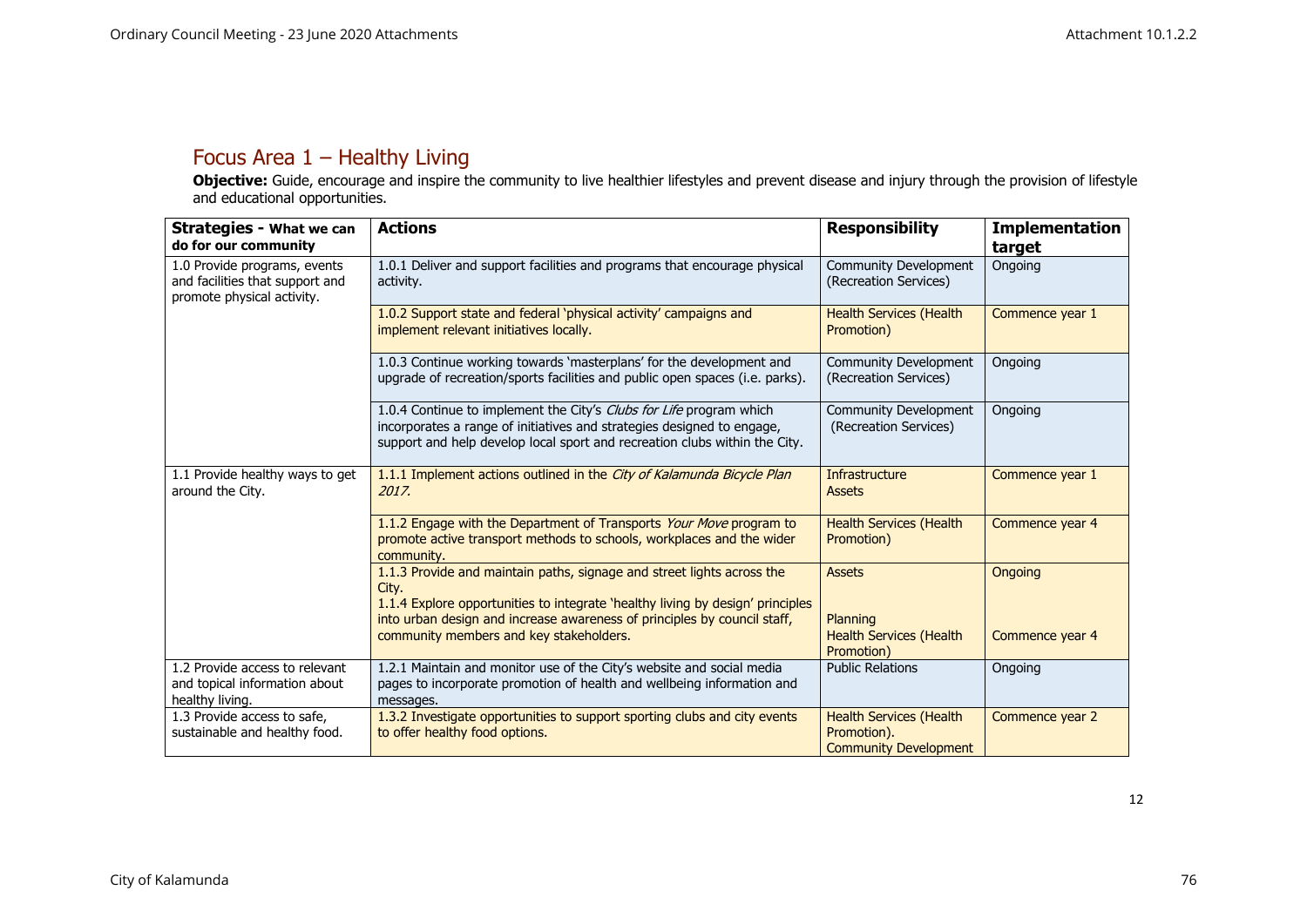|                                                                                         | 1.3.3 Support and promote both community and residential edible<br>gardens.<br>- Explore opportunities to educate and encourage residents to grow their<br>own food.<br>- Distribute food plants at the City's annual "plants for residents' events.<br>- Promote and raise awareness of the City's existing community gardens.                                                     | Health Services (Health<br>Promotion)                                                                 | Ongoing         |
|-----------------------------------------------------------------------------------------|-------------------------------------------------------------------------------------------------------------------------------------------------------------------------------------------------------------------------------------------------------------------------------------------------------------------------------------------------------------------------------------|-------------------------------------------------------------------------------------------------------|-----------------|
|                                                                                         | 1.3.5 Promote safe food handling practice amongst the City's food<br>businesses.<br>Educate food businesses on food safety topics through the City's Food<br>News newsletter.<br>Sample food to ensure that relevant microbiological and chemical<br>standards are met.<br>Explore opportunities to develop a voluntary "Scores on Doors"<br>program that incentivises food safety. | <b>Health Services</b>                                                                                | Ongoing         |
| 1.4 Provide opportunities to<br>learn about healthy eating.                             | 1.4.1 Deliver events, programs and initiatives that educate and encourage<br>healthy eating (e.g. Food Sensations Nutrition and Cooking Program)                                                                                                                                                                                                                                    | <b>Health Services (Health</b><br>Promotion)                                                          | Commence year 1 |
|                                                                                         | 1.4.2 Support state and federal 'healthy eating' campaigns and implement<br>relevant initiatives locally.                                                                                                                                                                                                                                                                           | <b>Health Services (Health</b><br>Promotion)                                                          | Commence year 1 |
| 1.5 Work towards reducing<br>alcohol (and other drug) related<br>harm in the community. | 1.5.1 Work in collaboration across service areas to develop an 'Alcohol<br>Management Policy' for the City of Kalamunda.                                                                                                                                                                                                                                                            | <b>Community Development</b><br>(Recreation Services)<br><b>Health Services (Health</b><br>Promotion) | Commence year 2 |
|                                                                                         | 1.5.2 Monitor alcohol advertising across the city and raise awareness of<br>alcohol advertising rules and regulations and the pathway to submitting<br>complaints (i.e. via Alcohol Advertising Review Board).                                                                                                                                                                      | <b>Health Services (Health</b><br>Promotion)                                                          | Commence year 1 |
|                                                                                         | 1.5.3 Support state and federal 'alcohol awareness' campaigns and<br>implement relevant initiatives/programs/messages locally.                                                                                                                                                                                                                                                      | Health Services (Health<br>Promotion)                                                                 | Ongoing         |
|                                                                                         | 1.5.4 Explore the opportunity of joining the Alcohol and Drug Foundation's<br>(ADF's) Local Drug Action Team (LDAT) program with the aim of<br>identifying, responding to and preventing alcohol and drug related harm.                                                                                                                                                             | <b>Health Services (Health</b><br>Promotion)                                                          | Commence year 2 |
|                                                                                         | 1.6.1 Support and promote East Metropolitan Population Health Unit<br>'Smoke Free Shopping Centre' project.                                                                                                                                                                                                                                                                         | <b>Health Services (Health</b><br>Promotion)                                                          | Commence year 3 |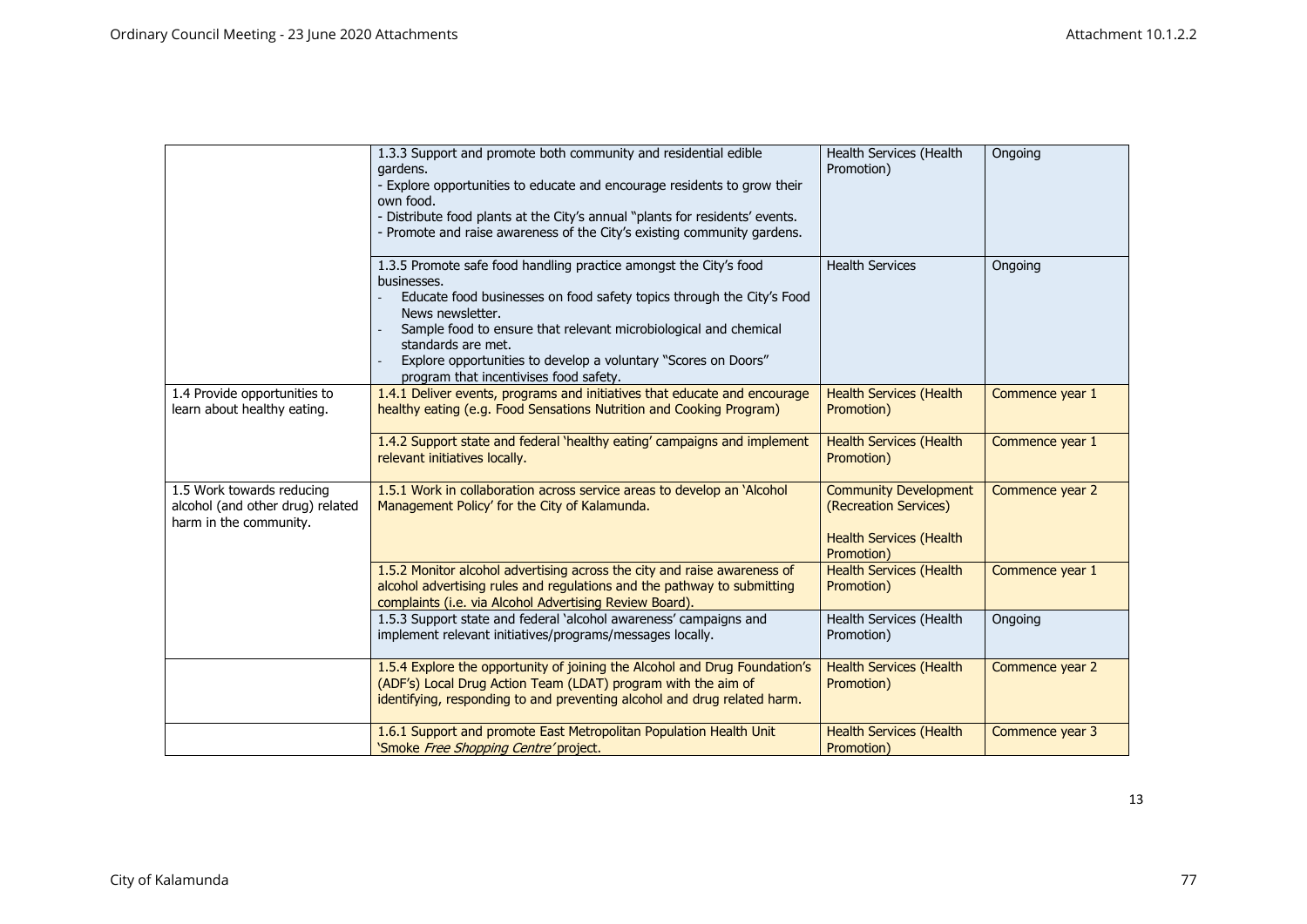| 1.6 Work towards reducing                         |                                                                                                                      |                                              |                 |
|---------------------------------------------------|----------------------------------------------------------------------------------------------------------------------|----------------------------------------------|-----------------|
| exposure to second hand smoke<br>in public areas. | 1.6.2 Maintain no smoking signage at City facilities (i.e. playgrounds)                                              | Assets                                       | Ongoing         |
|                                                   | 1.6.3 Promote smoke free public events, festivals and venues.                                                        | Events                                       | Ongoing         |
|                                                   | 1.6.4 Support state and federal campaigns that address smoking cessation<br>and deliver messages at the local level. | <b>Health Services (Health</b><br>Promotion) | Commence year 2 |
| 1.7 Work towards the                              | 1.7.1 Support state and federal 'injury prevention' campaigns and                                                    | <b>Health Services (Health</b>               | Commence year 2 |
| prevention in injuries.                           | implement relevant initiatives locally.                                                                              | Promotion)                                   |                 |
| 1.8 Be a local government that                    | 1.8.1 Continue to coordinate the City's Staff Wellness Committee "GLOW"                                              | <b>GLOW TEAM</b>                             | Ongoing         |
| leads by example when it comes                    | TEAM" and provide:                                                                                                   |                                              |                 |
| to being a 'healthy' workplace                    | Opportunities to be more physically active (e.g. workplace<br>challenges).                                           |                                              |                 |
|                                                   | Education sessions/seminars.                                                                                         |                                              |                 |
|                                                   | Health screening options.                                                                                            |                                              |                 |
|                                                   | Healthy food options.                                                                                                |                                              |                 |
|                                                   | Promotion of the Employee Assistance Program (EAP).                                                                  |                                              |                 |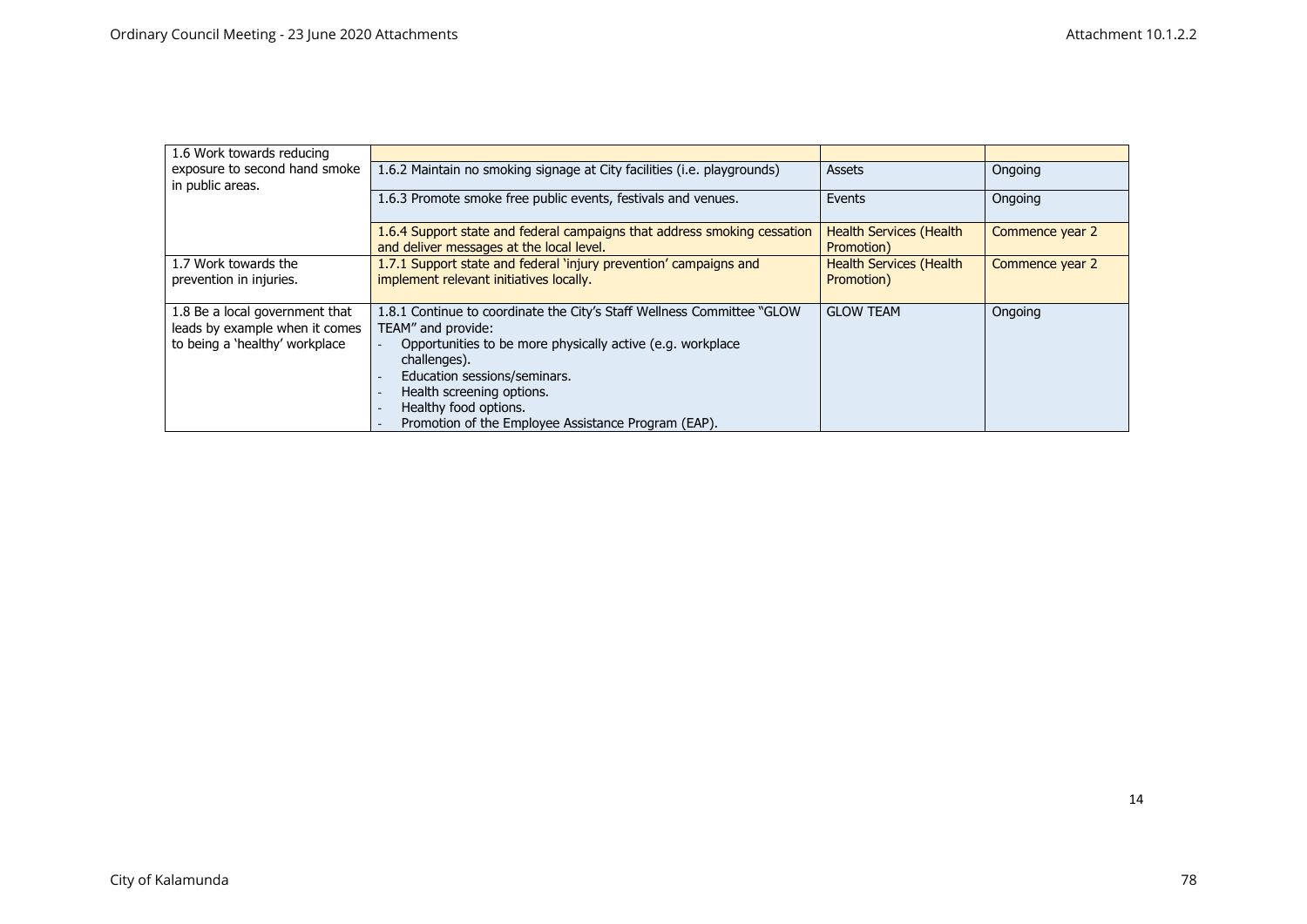### Focus Area 2 – Healthy Community

**Objective:** Support and celebrate diversity and encourage community inclusion across all life stages while promoting positive mental health.

<span id="page-15-0"></span>

| <b>Strategies - What we can</b><br>do for our community                                                                                                                                                             | <b>Actions</b>                                                                                                                                                                                                      | <b>Responsibility</b>                          | <b>Implementation</b><br>target |
|---------------------------------------------------------------------------------------------------------------------------------------------------------------------------------------------------------------------|---------------------------------------------------------------------------------------------------------------------------------------------------------------------------------------------------------------------|------------------------------------------------|---------------------------------|
| 2.1 Encourage and promote<br>active participation in social and<br>cultural events that celebrate<br>diversity.                                                                                                     | 2.1.1 Continue to provide and seek new opportunities for City led events<br>and programs that appeal to people from a diverse range of ages,<br>backgrounds, lifestyles and cultures.                               | Events<br>Community<br>Development             | Ongoing                         |
|                                                                                                                                                                                                                     | 2.1.2 Support external stakeholders through sponsorship and partnership<br>opportunities.                                                                                                                           | Events<br>Community<br>Development             | Ongoing                         |
| 2.2 Facilitate the inclusion of the<br>ageing population and people<br>with a disability to have access<br>to information, facilitates and                                                                          | 2.2.1 Implement actions identified in the City's Disability Access and<br>Inclusion Plan 2017-2022.<br>Focus areas include: improving access to information, facilities and<br>services.                            | Community<br>Development                       | Ongoing                         |
| services.                                                                                                                                                                                                           | 2.2.2 Implement actions identified in the City's Age Friendly Strategy and<br>Action Plan 2017-2021.<br>Focus areas include: transportation, housing, social participation and<br>communication/information.        | Community<br>Development                       | Ongoing                         |
| 2.3 Provide opportunities for<br>young people through<br>recreation, social and education<br>activities to reduce risk of anti-<br>social behaviour and build a<br>strong base to develop our<br>future generation. | 2.3.1 Implement actions identified in the City's Youth Plan 2017 - 2022.<br>Focus areas include: participation, wellbeing, communication and forming<br>strong partnerships and involving youth in decision making. | Community<br>Development                       | Ongoing                         |
| 2.4 Support families, early years'<br>service providers and early<br>childhood practitioners.                                                                                                                       | 2.4.1 Support the activities of the City of Kalamunda's Early Years<br>Network, the Zig Zag Early Years Partnership.                                                                                                | Community<br>Development                       | Ongoing                         |
| 2.5 Provide opportunities to<br>pursue learning.                                                                                                                                                                    | 2.5.1 Continue to deliver the City's Library services, programs and<br>activities.                                                                                                                                  | Community<br>Development<br>(Library Services) | Ongoing                         |
| 2.6 Provide opportunities to feel<br>connected and supported within                                                                                                                                                 | 2.6.1 Continue to encourage and support volunteering within City's<br>programs and activities.                                                                                                                      | Community<br>Development                       | Ongoing                         |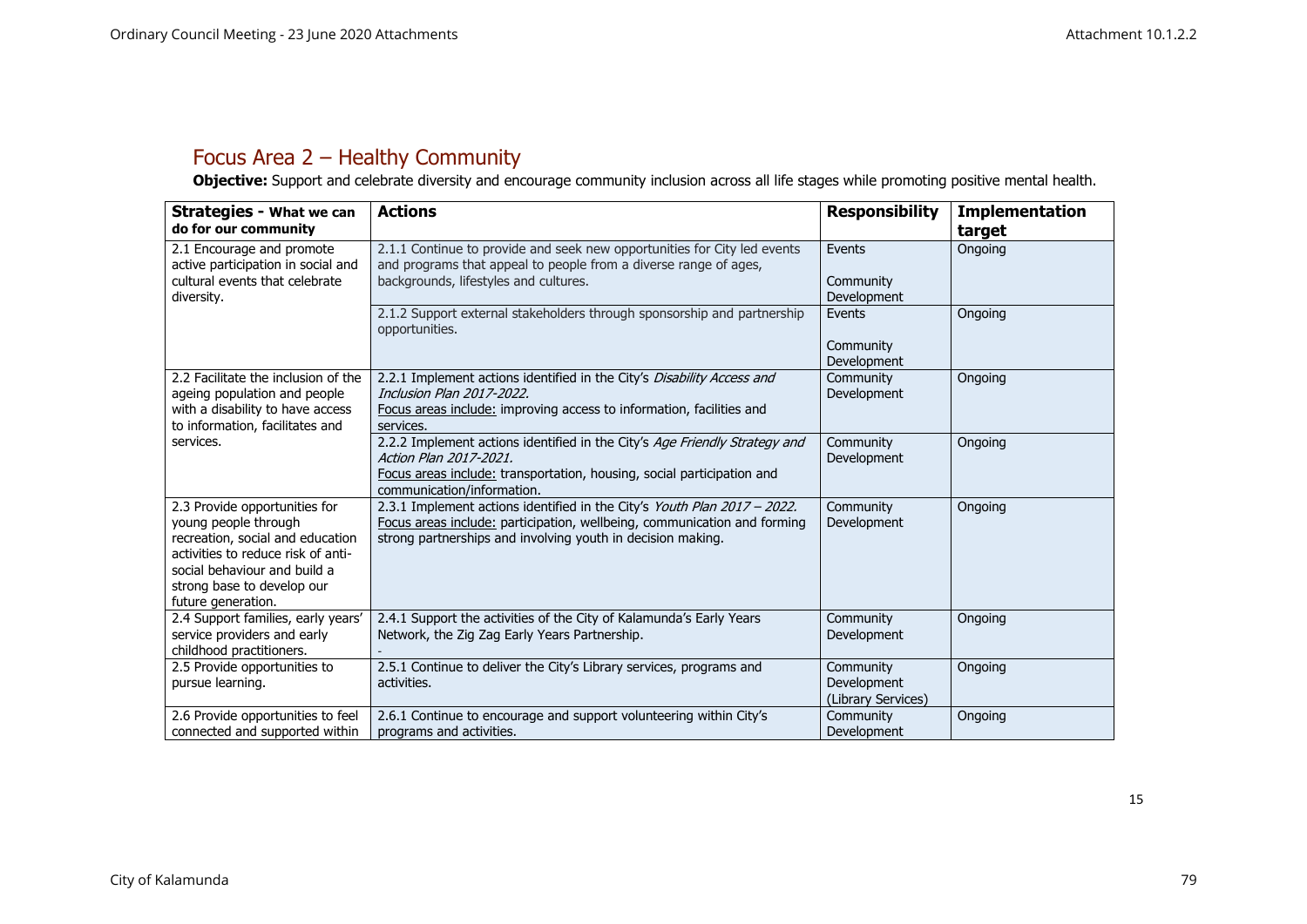| my community and promote<br>positive mental wellbeing. | 2.6.2 Continue as site partner of Mentally Healthy WA 'Act-Belong-<br>Commit' campaign and work towards recruiting and supporting local<br>community groups/service providers as community partners.<br>Campaign aims to: raise awareness of activities that promote good<br>mental health, reduce stigma associated with mental illness and<br>strengthen individual resilience.<br>2.6.3 Support relevant `mental wellbeing' initiatives and messages locally.<br>(E.g. Mental Health Week, and R U OK Day). | <b>Health Services</b><br>(Health Promotion)<br><b>Health Services</b><br>(Health Promotion) | Ongoing<br>Ongoing |
|--------------------------------------------------------|----------------------------------------------------------------------------------------------------------------------------------------------------------------------------------------------------------------------------------------------------------------------------------------------------------------------------------------------------------------------------------------------------------------------------------------------------------------------------------------------------------------|----------------------------------------------------------------------------------------------|--------------------|
|                                                        |                                                                                                                                                                                                                                                                                                                                                                                                                                                                                                                | Community<br>Development                                                                     |                    |
|                                                        | 2.6.4 Explore opportunities to establish connection with NGO's concerned<br>with people whom suffer from mental illness and provide opportunities for<br>the community to attend seminars and workshops.                                                                                                                                                                                                                                                                                                       | <b>Health Services</b><br>(Health Promotion)<br>Community<br><b>Development</b>              | Commence year 1    |
|                                                        | 2.6.5 Explore opportunities to implement programs and initiatives which<br>encourage social inclusion, positive mindset and general health and well-<br>being. These programs will aim to cater for a variety of interests including<br>arts, sports and hobby activities.                                                                                                                                                                                                                                     | <b>Health Services</b><br>(Health Promotion)<br>Community<br><b>Development</b>              | Commence year 1    |
|                                                        | 2.6.6 Provide Arts and Cultural Programs that support and promote arts<br>activities and contribute to a sense of place, identity and well being                                                                                                                                                                                                                                                                                                                                                               | <b>Health Services</b><br>(Health Promotion)<br>Events                                       | Ongoing            |
|                                                        | 2.6.7 Provide opportunity for staff, volunteers and leaders within the<br>community to be trained in mental health first aid.                                                                                                                                                                                                                                                                                                                                                                                  | <b>Health Services</b><br>(Health Promotion)<br>Community<br>Development                     | Commence year 2    |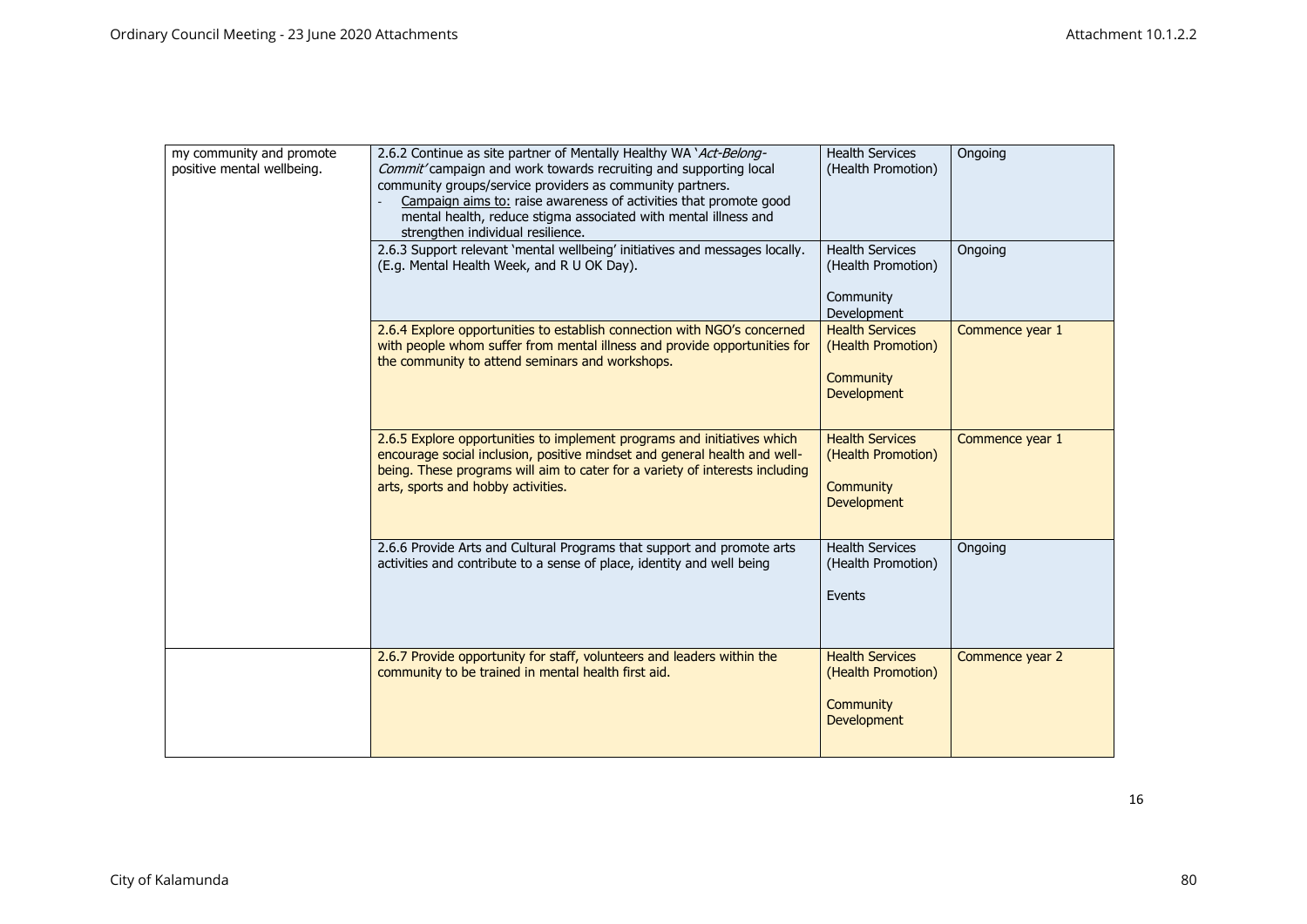| 2.6.8 Explore opportunity to implement "Park Run" at parks in the city of<br>Kalamunda, to provide opportunity for social inclusion, health and physical<br>activity and community connectiveness. | <b>Health Services</b><br>(Health Promotion) | Commence year 3 |
|----------------------------------------------------------------------------------------------------------------------------------------------------------------------------------------------------|----------------------------------------------|-----------------|
|                                                                                                                                                                                                    | Community<br><b>Development</b>              |                 |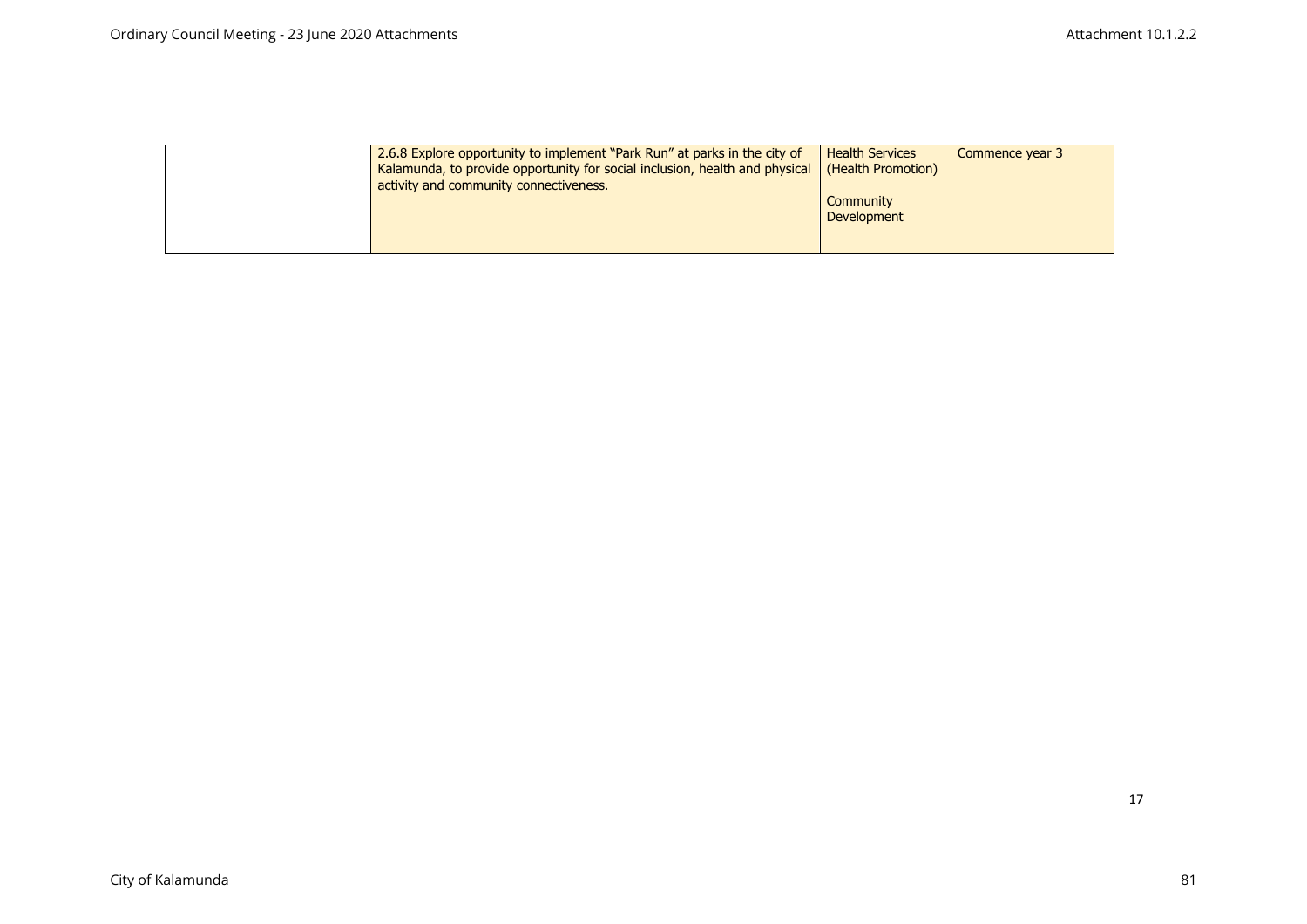### Focus Area 3 – Healthy and Safe Environment

**Objective:** Provide a safe and welcoming environment and quality environmental health protection

<span id="page-18-0"></span>

| <b>Strategies - What we</b>                                     | <b>Actions</b>                                                                                                                                                                                                      | <b>Responsibility</b>                                                          | <b>Implementation</b> |
|-----------------------------------------------------------------|---------------------------------------------------------------------------------------------------------------------------------------------------------------------------------------------------------------------|--------------------------------------------------------------------------------|-----------------------|
| can do for our community                                        |                                                                                                                                                                                                                     |                                                                                | target                |
| 3.1 Provide a healthy<br>environment to live, work and<br>play. | 3.1.1 Implement and adhere to legislative requirements as defined in<br>the Food Act 2008, Environment Protection Act 1986, Waste Avoidance<br>& Resource Management Act 2007 and Emergency Management Act<br>2005. | <b>Health Services</b><br><b>Community Safety</b><br><b>Services</b><br>Assets | Ongoing               |
|                                                                 | 3.1.2 Carry out routine water sampling to ensure non-scheme drinking<br>water provided to the public and recreational water bodies are safe for<br>their intended use.                                              | <b>Health Services</b>                                                         | Ongoing               |
|                                                                 | 3.1.3 Ensure on-site disposal of effluent and liquid waste is managed<br>to minimise risk to public health and the environment.                                                                                     | <b>Health Services</b>                                                         | Ongoing               |
|                                                                 | 3.1.4 Inspect health premises in accordance with risk priority rating to<br>ensure safety of City owned facilities in accordance with relevant laws.                                                                | <b>Health Services</b>                                                         | Ongoing               |
|                                                                 | 3.1.5 Management of contaminated sites to reduce the risks to public<br>health and the environment.                                                                                                                 |                                                                                |                       |
|                                                                 | 3.1.6 Keep the City's mosquito population to acceptable levels through<br>education and project delivery.                                                                                                           | <b>Health Services</b>                                                         | Ongoing               |
|                                                                 | - Implement the City's Mosquito Management Program.<br>- Provide educational information to City residents via press release,<br>website and social media channels.                                                 | <b>Public Relations</b>                                                        |                       |
|                                                                 | 3.1.7 Increase awareness of Asbestos<br>Participate in the annual Asbestos Awareness Month.<br>Educate and advise residents on Asbestos issues through<br>resolution of complaints and assessment of developments.  | <b>Health Services</b>                                                         | Commence year 1       |
|                                                                 | 3.1.8 Provide information and advice to the community on topics such<br>as:<br>Vector and pest control<br>Domestic and commercial noise<br>Dust and pollution                                                       | <b>Health Services</b>                                                         | Ongoing               |
|                                                                 | 3.1.9 Explore opportunities to locally promote immunisations within the<br>City.                                                                                                                                    | <b>Health Services</b><br>(health promotion)                                   | Ongoing               |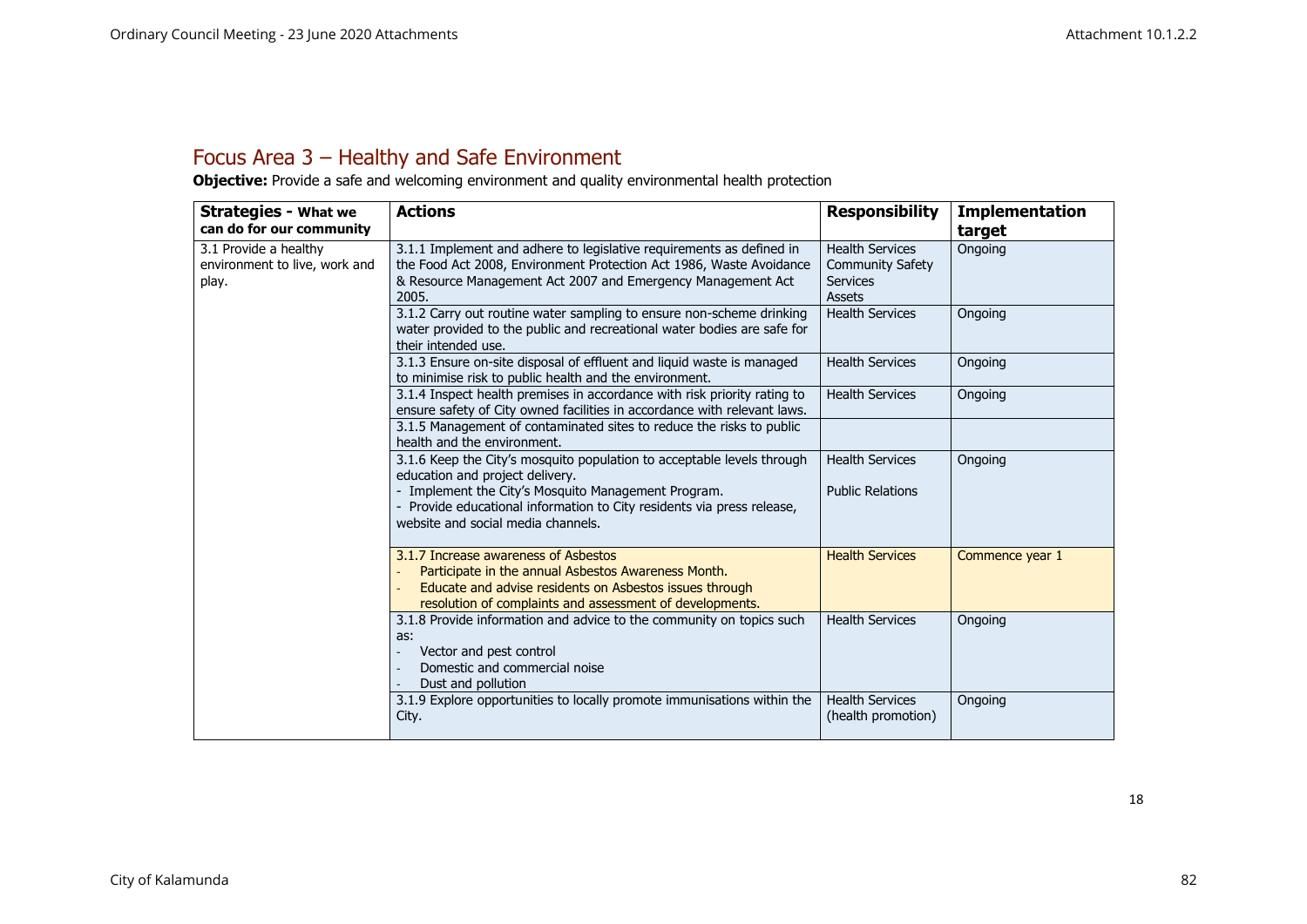| 3.2 Provide a safe and secure<br>community.                                                | 3.2.1 Continue to provide and monitor CCTV with the City.                                                                                                                                                                                                                  | <b>Community Safety</b><br><b>Services</b> | Ongoing         |
|--------------------------------------------------------------------------------------------|----------------------------------------------------------------------------------------------------------------------------------------------------------------------------------------------------------------------------------------------------------------------------|--------------------------------------------|-----------------|
|                                                                                            | 3.2.2 Evaluate and review the City's Community Safety and Crime<br>Prevention Plan 2013-2018 to identify successes, challenges and new<br>opportunities.                                                                                                                   | <b>Community Safety</b><br><b>Services</b> | Commence year 1 |
|                                                                                            | 3.2.3 Provide a well-resourced and responsive ranger service to the<br>community. Rangers to respond to community complaints and<br>concerns relating to dogs, straying stock and animals, parking<br>complaints and assist with the prevention and outbreak of bushfires. | Rangers                                    | Ongoing         |
|                                                                                            | 3.2.4 Continue to promote and participate in eWatch.                                                                                                                                                                                                                       | <b>Community Safety</b><br><b>Services</b> | Ongoing         |
|                                                                                            | 3.2.5 Continue to implement existing programs such as Eyes on the<br>Street, Urban/Community Art programs and Constable Care.                                                                                                                                              | <b>Community Safety</b><br><b>Services</b> | Ongoing         |
|                                                                                            | 3.2.6 Explore the opportunity of coordinating a City led a Crime and<br>Safety Advisory Committee and engage relevant stakeholders.                                                                                                                                        | <b>Community Safety</b><br><b>Services</b> |                 |
|                                                                                            | 3.2.7 Maintain and monitor the implementation of the Graffiti<br>Management Plan for the City.                                                                                                                                                                             | <b>Community Safety</b><br><b>Services</b> | Ongoing         |
| 3.3 Help the community<br>prepare and manage risks<br>associated with emergency<br>events. | 3.3.1 Coordinate and support the ongoing functions of the Local<br>Emergency Management Committee and the Local Emergency<br>Management Arrangements.                                                                                                                      | <b>Community Safety</b><br><b>Services</b> | Ongoing         |
|                                                                                            | 3.3.2 Provide adequate resources to ensure the City is well prepared<br>for a disaster or danger.                                                                                                                                                                          | <b>Community Safety</b><br><b>Services</b> | Ongoing         |
|                                                                                            | 3.3.3 Continue to deliver a range of fire management services to the<br>community in partnership with State and volunteer services.                                                                                                                                        | <b>Community Safety</b><br><b>Services</b> | Ongoing         |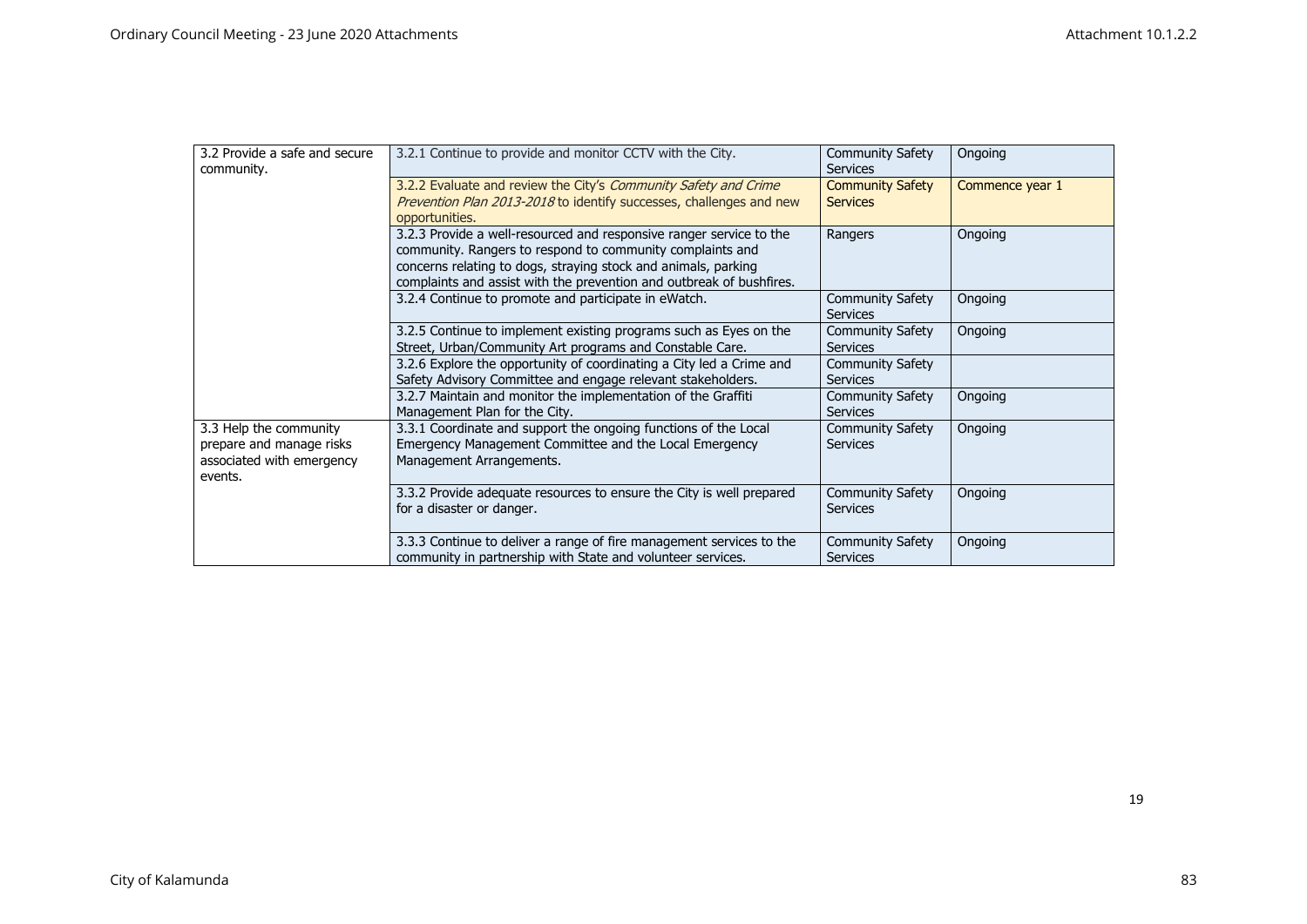### Focus Area 4 – Healthy Partnerships and Economy

**Objective 1:** To engage with business, partners and stakeholders to work collaborating for the benefit of the community

<span id="page-20-0"></span>

| <b>Strategies - What we</b><br>can do for our community | <b>Actions</b>                                                                                                                                                          | <b>Responsibility</b>                        | <b>Implementation</b><br>target |
|---------------------------------------------------------|-------------------------------------------------------------------------------------------------------------------------------------------------------------------------|----------------------------------------------|---------------------------------|
| 4.1 A sustainable local<br>economy                      | 4.1.1 Implement the City's <i>Economic Development Strategy</i> .                                                                                                       | Economic<br><b>Development</b>               | Ongoing                         |
| 4.2 Collaborative<br>partnerships                       | 4.2.1 Support local networks of service providers to encourage<br>collaboration and partnership and sharing of information.                                             | All                                          | Commence year 3                 |
|                                                         | 4.2.2 Develop and maintain effective partnerships with state and<br>national health promotion bodies for assistance with funding,<br>resources and project development. | <b>Health Services</b><br>(health promotion) | Commence year 2                 |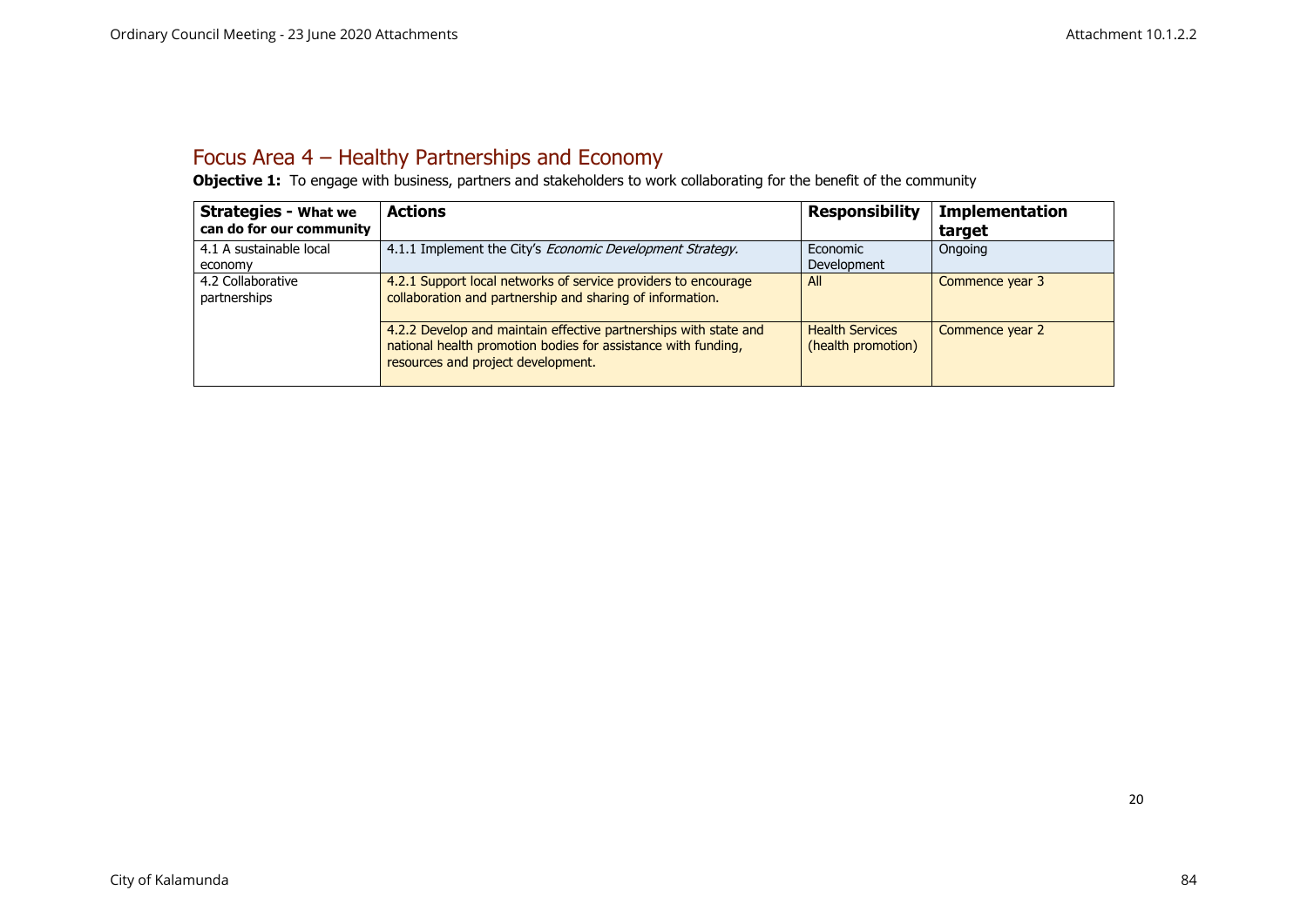### <span id="page-21-0"></span>Evaluation

The City of Kalamunda Community Health and Wellbeing Plan identifies how public health and wellbeing will be managed over the next five years. Implementation and monitoring of The Plan will be managed by the City's Health Services Department, but requires the execution of actions by relevant departments and support of senior management.

The establishment of an internal Public Health and Wellbeing Stakeholder Group will also assist with the review of the Plan. This group will be formed in 2018 and will meet on an annual basis to contribute to the assessment of progression and review of ongoing applicability of the Plan.

Conducting an annual review of the Plan will be a statutory requirement under section 45(5) of the Public Health Act. Under the same section The Plan can be amended or replaced at any time. An annual review of the Plan will take place aiming to:

- Ensure implementation is progressing to schedule;
- Confirm actions are producing the desired measures;
- Review key data (e.g. health status, risk factors, needs and demographics);
- Identify need for adjustments/amendments to meet any changes in community need (e.g. reduce or conclude activities no longer necessary and/or commence new activities in response to newly-identified needs);
- Report and celebrate achievements;
- Reconsider strategic direction and priorities;
- Influence resource allocation;
- Identify new networks and partnerships.

The progress of the Plan will be reported to the Ordinary Council Meeting every 12 months and reported in the City's Annual Report.

At the end of the five years, a full outcome evaluation will be undertaken and a new 5 year plan established.

It is important to note that once the State Public Health Plan is developed a detailed review of this Plan will be necessary to ensure consistency and the City's obligations are being met.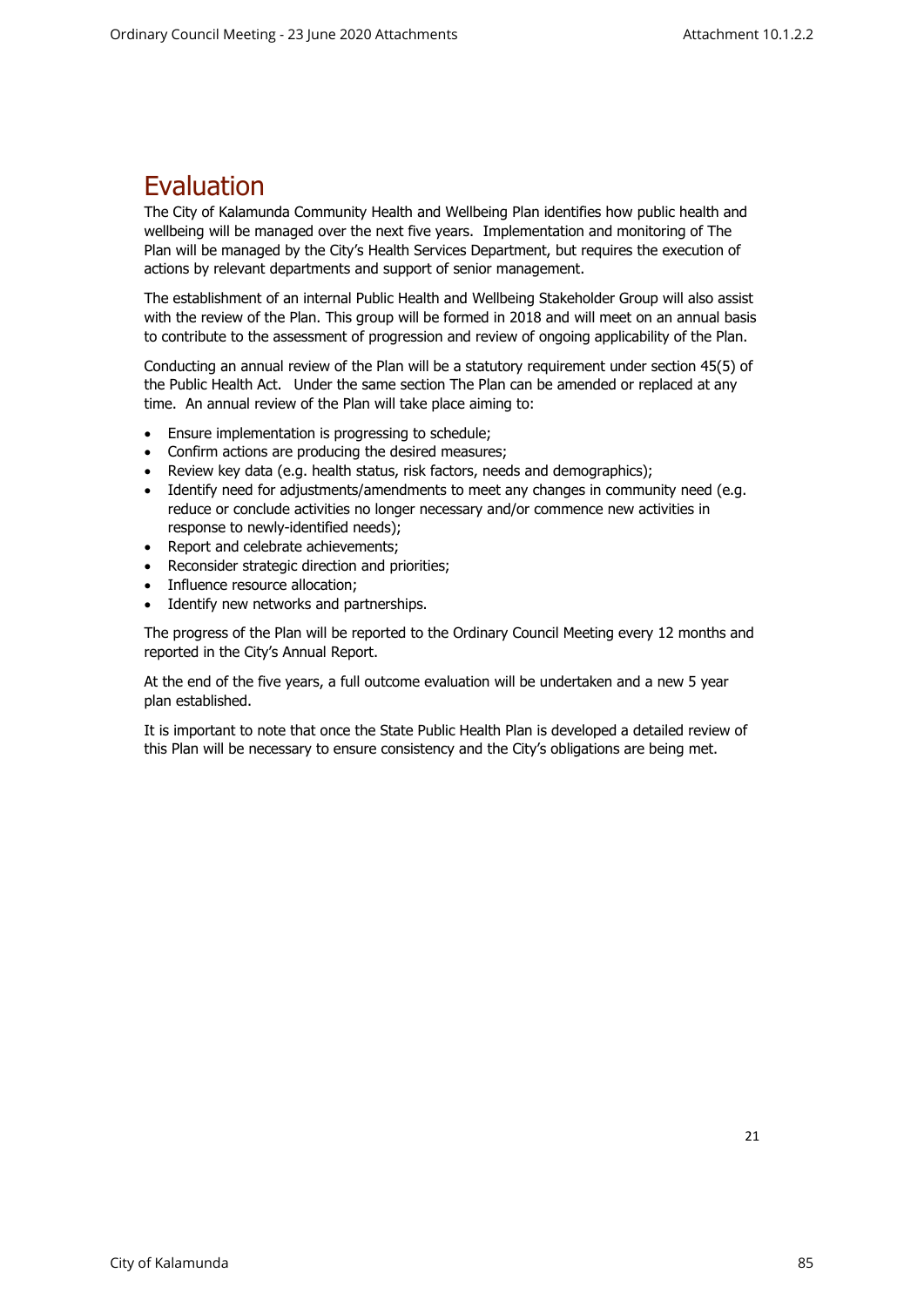### <span id="page-22-0"></span>**References**

1. West Australian Local Government Association. 2017. *The Role of Local Government in Community Health and Wellbeing - Public Health Act 2016*. [ONLINE] Available at: [http://walga.asn.au/getattachment/Policy-Advice-and-Advocacy/People-and-Place/Health-and-](http://walga.asn.au/getattachment/Policy-Advice-and-Advocacy/People-and-Place/Health-and-Wellbeing/WALGA-The-Role-of-Local-Government-in-Community-Health-and-Wellbeing-DRAFT-1608.pdf.aspx?lang=en-AU)[Wellbeing/WALGA-The-Role-of-Local-Government-in-Community-Health-and-Wellbeing-](http://walga.asn.au/getattachment/Policy-Advice-and-Advocacy/People-and-Place/Health-and-Wellbeing/WALGA-The-Role-of-Local-Government-in-Community-Health-and-Wellbeing-DRAFT-1608.pdf.aspx?lang=en-AU)[DRAFT-1608.pdf.aspx?lang=en-AU.](http://walga.asn.au/getattachment/Policy-Advice-and-Advocacy/People-and-Place/Health-and-Wellbeing/WALGA-The-Role-of-Local-Government-in-Community-Health-and-Wellbeing-DRAFT-1608.pdf.aspx?lang=en-AU) [Accessed 9 November 2017

2. Public Health Advocacy Institute of WA. 2011. Public Health Planning - A quide to developing a local government Public Health Plan. Available at: [http://www.phaiwa.org.au/wp](http://www.phaiwa.org.au/wp-content/uploads/2015/08/LG_Planning_Guide.pdf)[content/uploads/2015/08/LG\\_Planning\\_Guide.pdf](http://www.phaiwa.org.au/wp-content/uploads/2015/08/LG_Planning_Guide.pdf) [Accessed 20 October 2017].

3. Improvement and Development Agency. 2010. The social determinants of health and the role of local government. [ONLINE] Available at: [http://www.communityfutures.org.uk/wp](http://www.communityfutures.org.uk/wp-content/uploads/009-Social-determinants-of-Health.pdf)[content/uploads/009-Social-determinants-of-Health.pdf.](http://www.communityfutures.org.uk/wp-content/uploads/009-Social-determinants-of-Health.pdf) [Accessed 8 October 2017].

4. Australian Bureau of Statistics. 2016. Census Data QuickStats. [ONLINE] Available at: [http://www.censusdata.abs.gov.au/](http://www.censusdata.abs.gov.au/census_services/getproduct/census/2016/quickstat/50605?opendocument) [Accessed 19 October 2017].

5. Australian Bureau of Statistics. 2016. Socio-Economic Indexes for Areas. [ONLINE] Available at: [http://www.abs.gov.au/websitedbs/censushome.nsf/home/seifa.](http://www.abs.gov.au/websitedbs/censushome.nsf/home/seifa) [Accessed 3 October 2017].

6. Department of Health. 2010. *Pathway to a healthy community: a guide to councilors*. [ONLINE] Available at:

[http://ww2.health.wa.gov.au/~/media/Files/Corporate/general%20documents/SMHS/Reports%2](http://ww2.health.wa.gov.au/~/media/Files/Corporate/general%20documents/SMHS/Reports%20and%20Publications/SMPHU/PathwayHealthyCommunity_GuideForCouncillors.pdf) [0and%20Publications/SMPHU/PathwayHealthyCommunity\\_GuideForCouncillors.pdf.](http://ww2.health.wa.gov.au/~/media/Files/Corporate/general%20documents/SMHS/Reports%20and%20Publications/SMPHU/PathwayHealthyCommunity_GuideForCouncillors.pdf) [Accessed 1 February 2018].

7. Government of Western Australia. 2017. First Interim State Public Health Plan for Western Australia. [ONLINE] Available at:

[http://ww2.health.wa.gov.au/~/media/Files/Corporate/general%20documents/Public%20Healt](http://ww2.health.wa.gov.au/~/media/Files/Corporate/general%20documents/Public%20Health%20Act/First%20Interim%20State%20Public%20Health%20Plan.pdf) [h%20Act/First%20Interim%20State%20Public%20Health%20Plan.pdf.](http://ww2.health.wa.gov.au/~/media/Files/Corporate/general%20documents/Public%20Health%20Act/First%20Interim%20State%20Public%20Health%20Plan.pdf) [Accessed 18 October 2017].

8. Australian Government Department of Health. 2016. Immunisation Coverage Targets. [ONLINE] Available at:

[http://www.immunise.health.gov.au/internet/immunise/publishing.nsf/Content/news-20160216.](http://www.immunise.health.gov.au/internet/immunise/publishing.nsf/Content/news-20160216) [Accessed 1 February 2018].

9. Government of Western Australia. 2017. *First Interim State Public Health Plan for Western Australia*. [ONLINE] Available at:

[http://ww2.health.wa.gov.au/~/media/Files/Corporate/general%20documents/Public%20Health](http://ww2.health.wa.gov.au/~/media/Files/Corporate/general%20documents/Public%20Health%20Act/First%20Interim%20State%20Public%20Health%20Plan.pdf) [%20Act/First%20Interim%20State%20Public%20Health%20Plan.pdf.](http://ww2.health.wa.gov.au/~/media/Files/Corporate/general%20documents/Public%20Health%20Act/First%20Interim%20State%20Public%20Health%20Plan.pdf) [Accessed 18 October 2017